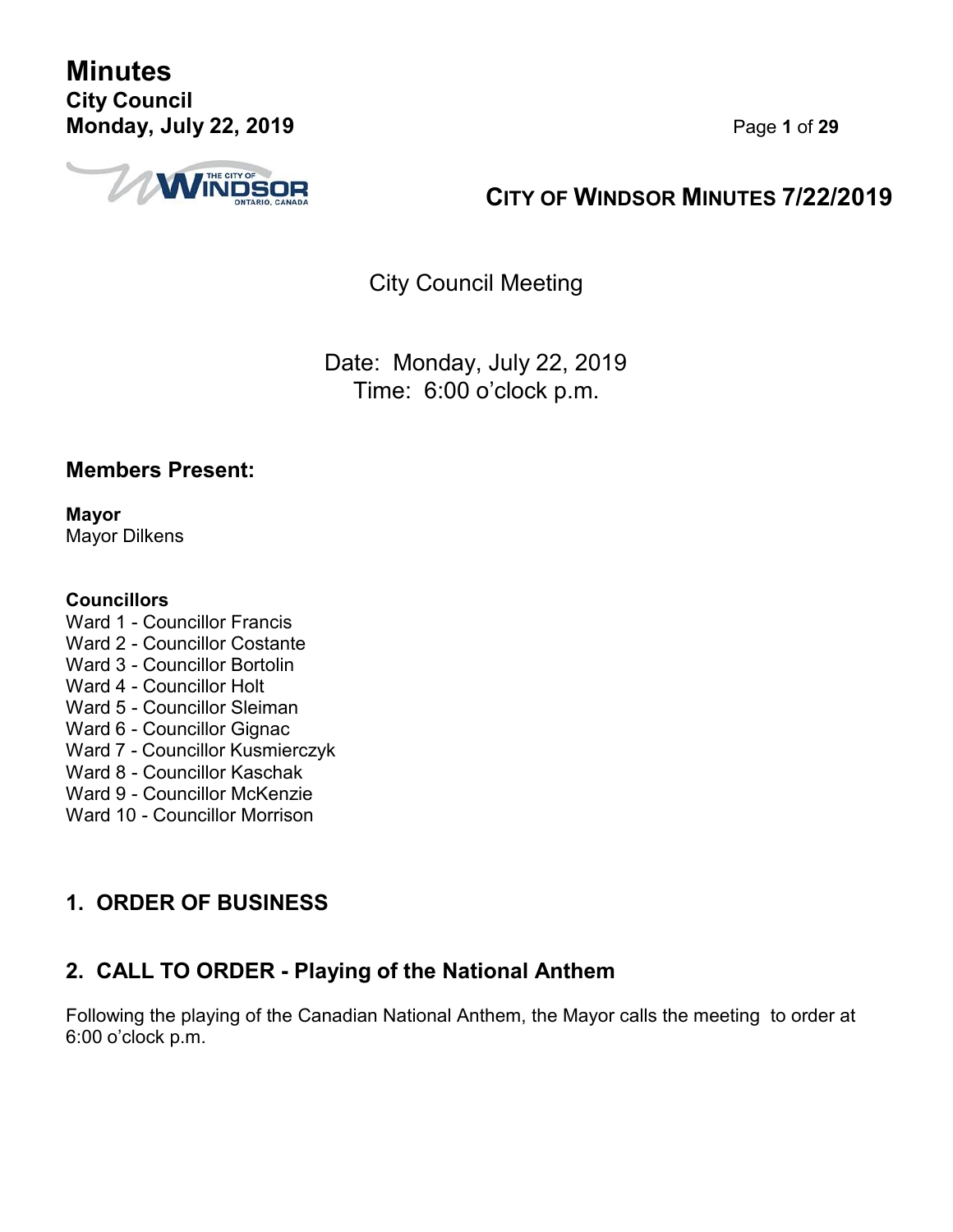**Minutes City Council Monday, July 22, 2019** Page **2** of **29**

## **3. DISCLOSURE OF PECUNIARY INTEREST AND THE GENERAL NATURE THEREOF**

Councillor Francis discloses an interest and abstains from voting on item 8.11 being the report of the Coordinator of Social Planning entitled "Promoting Successful Tenancies Through Education with RentSmart Ontario in Windsor-Essex County" as his employer the Multicultural Council of Windsor and Essex County is one of the partner agencies that is involved in the RentSmart Community Educator training.

## **4. ADOPTION OF THE MINUTES**

## **4.1. Adoption of the Windsor City Council meeting minutes held July 8, 2019**

Moved by: Councillor Holt Seconded by: Councillor Kaschak

That the minutes of the meeting of Council held July 8, 2019 **BE ADOPTED** as presented. Carried.

Report Number: SCM 247/2019

### **5. NOTICE OF PROCLAMATIONS**

"Hepatitis Awareness Week" – July 22-28, 2019

#### **Flag Raising:**

"Windsor Essex Pride Fest" – August 7, 2019

## **6. COMMITTEE OF THE WHOLE**

Moved by: Councillor Kusmierczyk Seconded by: Councillor McKenzie

That Council do now rise and move into Committee of the Whole with the Mayor presiding for the purpose of dealing with:

(a) communication items;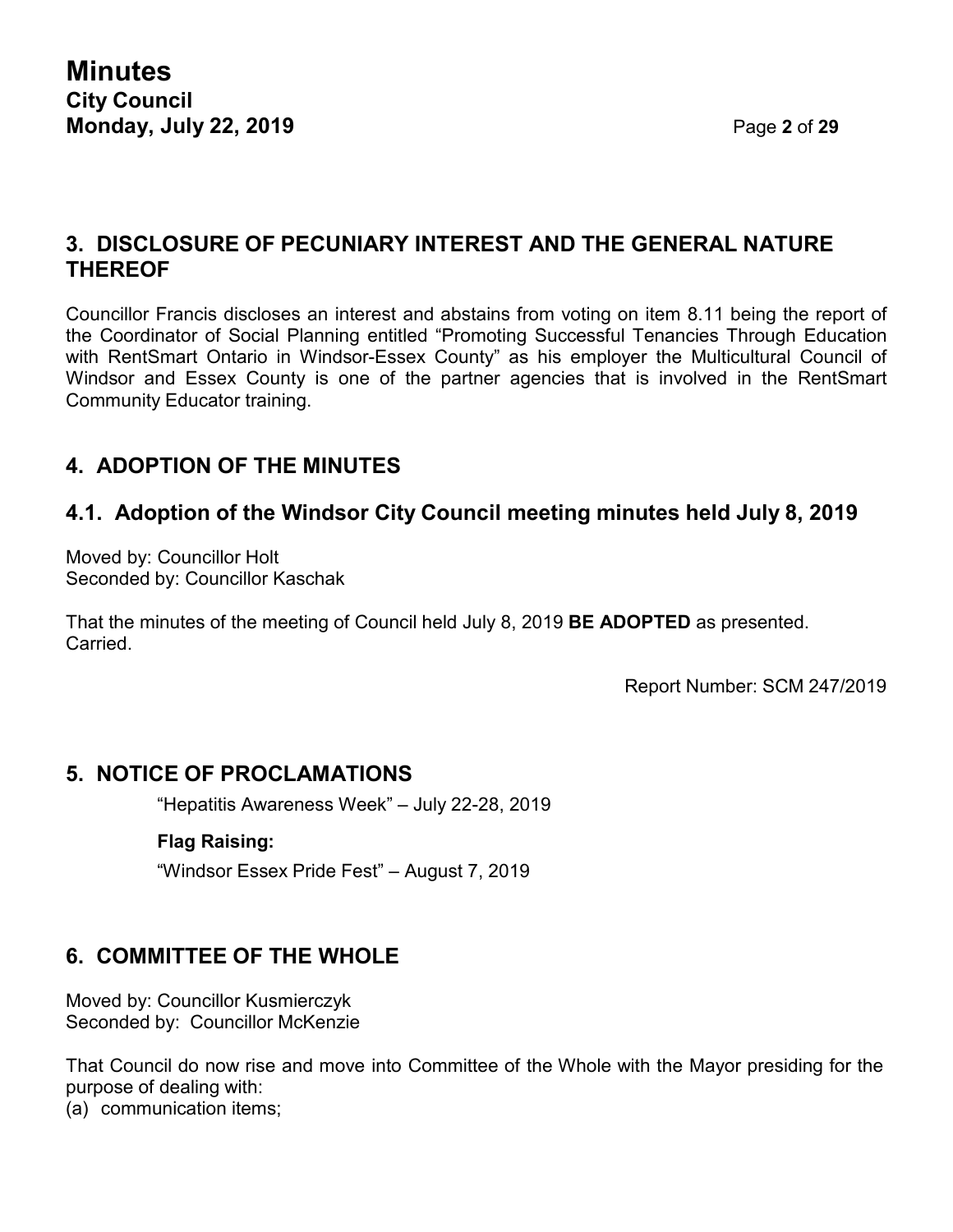# **Minutes City Council Monday, July 22, 2019** Page **3** of **29**

- (b) consent agenda;
- (c) hearing requests for deferrals, referrals and/or withdrawals of any items of business;
- (d) hearing presentations and delegations;
- (e) consideration of business items;
- (f) consideration of Committee reports:
	- (i) **Report of Special In-Camera Meeting or other Committee as may be held prior to Council** (if scheduled); and

(g) consideration of by-laws 88-2019 through 93-2019 (inclusive). Carried.

# **7. COMMUNICATIONS INFORMATION PACKAGE**

## **7.1. Correspondence Monday, July 22, 2019**

Moved by: Councillor Morrison Seconded by: Councillor Sleiman

Decision Number: CR359/2019

That the following Communication Items 7.1.1 through 7.1.8 inclusive as set forth in the Council Agenda **BE REFERRED** as noted:

| No.   | Sender                                               | Subject                                                                                                                                                                                                                                                  |  |
|-------|------------------------------------------------------|----------------------------------------------------------------------------------------------------------------------------------------------------------------------------------------------------------------------------------------------------------|--|
| 7.1.1 | Association of<br>Municipalities of<br>Ontario (AMO) | <b>Cannabis Policy Update: The Ontario Government</b><br>has announced a second Alcohol and Gaming<br>Commission of Ontario (AGCO) lottery to operate<br>additional cannabis stores in the province.<br><b>City Solicitor</b><br>Note & File<br>MMA 2019 |  |
| 7.1.2 | Enbridge Gas Inc.                                    | Letter to the Mayor and Council to discuss how<br>Enbridge Gas Inc. can help the City of Windsor, its<br>residents, businesses and institutions reduce<br>carbon emissions and save money.<br><b>City Engineer</b><br>Note & File<br>MU2019              |  |
| 7.1.3 | City<br>Planner/Executive<br><b>Director</b>         | Application for Draft Plan of<br>Subdivision/Condominium, VGA Investment Inc.,<br>Application to approve a Plan of Subdivison with 35<br>residential Units, Wyandotte St. E. & Florence Ave.<br>Note & File<br>ZP/13552                                  |  |
| 7.1.4 | City                                                 | Application for Zoning Amendment, Bettermade                                                                                                                                                                                                             |  |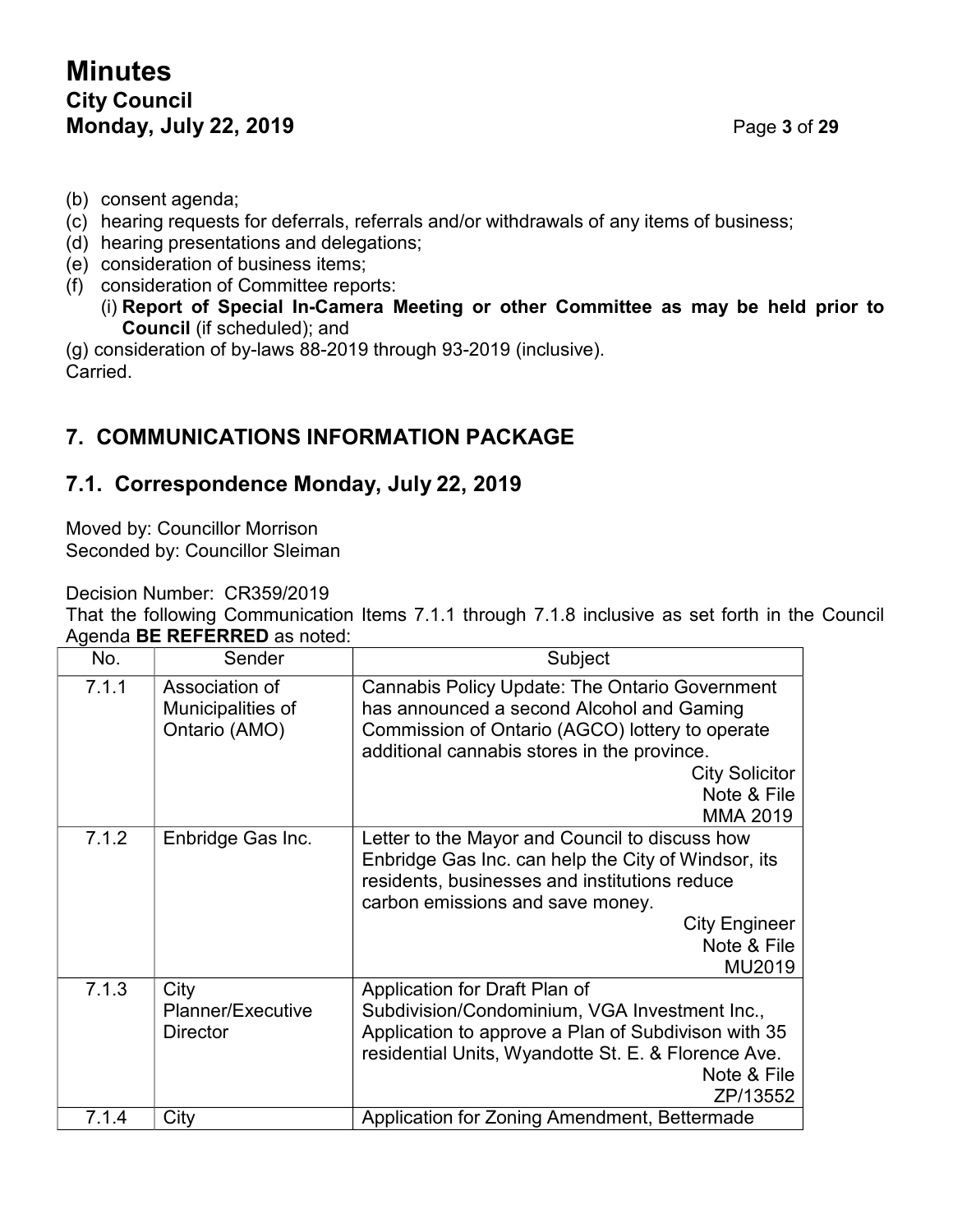# **Minutes City Council Monday, July 22, 2019** Page **4** of **29**

| No.   | Sender                                                           | Subject                                                                                                                                                                                                                                                       |  |
|-------|------------------------------------------------------------------|---------------------------------------------------------------------------------------------------------------------------------------------------------------------------------------------------------------------------------------------------------------|--|
|       | Planner/Executive<br><b>Director</b>                             | Properties Inc., Application to amend Zoning By-law<br>8600 to allow a parking area, 980 Lillian Avenue<br>and 614 Erie St. East                                                                                                                              |  |
|       |                                                                  | Note & File<br>ZB/13551                                                                                                                                                                                                                                       |  |
| 7.1.5 | City<br>Planner/Executive<br><b>Director</b>                     | Application for Zoning Amendment, VGA Investment<br>Inc., Application to amend Zoning By-law 8600 to<br>allow single unit dwellings, semi detached dwellings<br>as well as a block of parkland and a 20m site buffer<br>area, Wyandotte St. E & Florence Ave. |  |
|       |                                                                  | Note & File<br>ZB/13550                                                                                                                                                                                                                                       |  |
| 7.1.6 | City<br>Planner/Executive<br><b>Director</b>                     | Application for Official Planning Amendment, Frank<br>Scarfone for the Corporation of the City of Windsor,<br>Application to purpose a land swap to consolidate<br>parkland holdings, 0 Florence Ave. & 0 Beverley<br>Glen St.                                |  |
|       |                                                                  | Note & File<br>ZO/13549                                                                                                                                                                                                                                       |  |
| 7.1.7 | Committee of<br>Adjustment/Consent<br><b>Committee Authority</b> | Applications to be heard by the Committee of<br>Adjustment/Consent Authority, afternoon of<br>Thursday July 25, 2019, 3:30 p.m., Room 204 2 <sup>nd</sup><br>Floor, 350 City Hall Square West                                                                 |  |
|       |                                                                  | ZC2019<br>Note & File                                                                                                                                                                                                                                         |  |
| 7.1.8 | The College of<br>Physicians and<br><b>Surgeons of Ontario</b>   | Nominate an Outstanding Ontario Physician in Your<br>Community - The College of Physicians and<br><b>Surgeons of Ontario Council Award</b><br>APR2019<br>Note & File                                                                                          |  |

Carried.

Report Number: CMC 12/2019

## **7.3. Assumption Park - Shore Protection - Ward 2**

Moved by: Councillor Morrison Seconded by: Councillor Sleiman

Decision Number: CR360/2019

That the report of the Manager, Parks Development dated July 5, 2019 entitled "Assumption Park-Shore Protection – Ward 2" **BE RECEIVED** for information.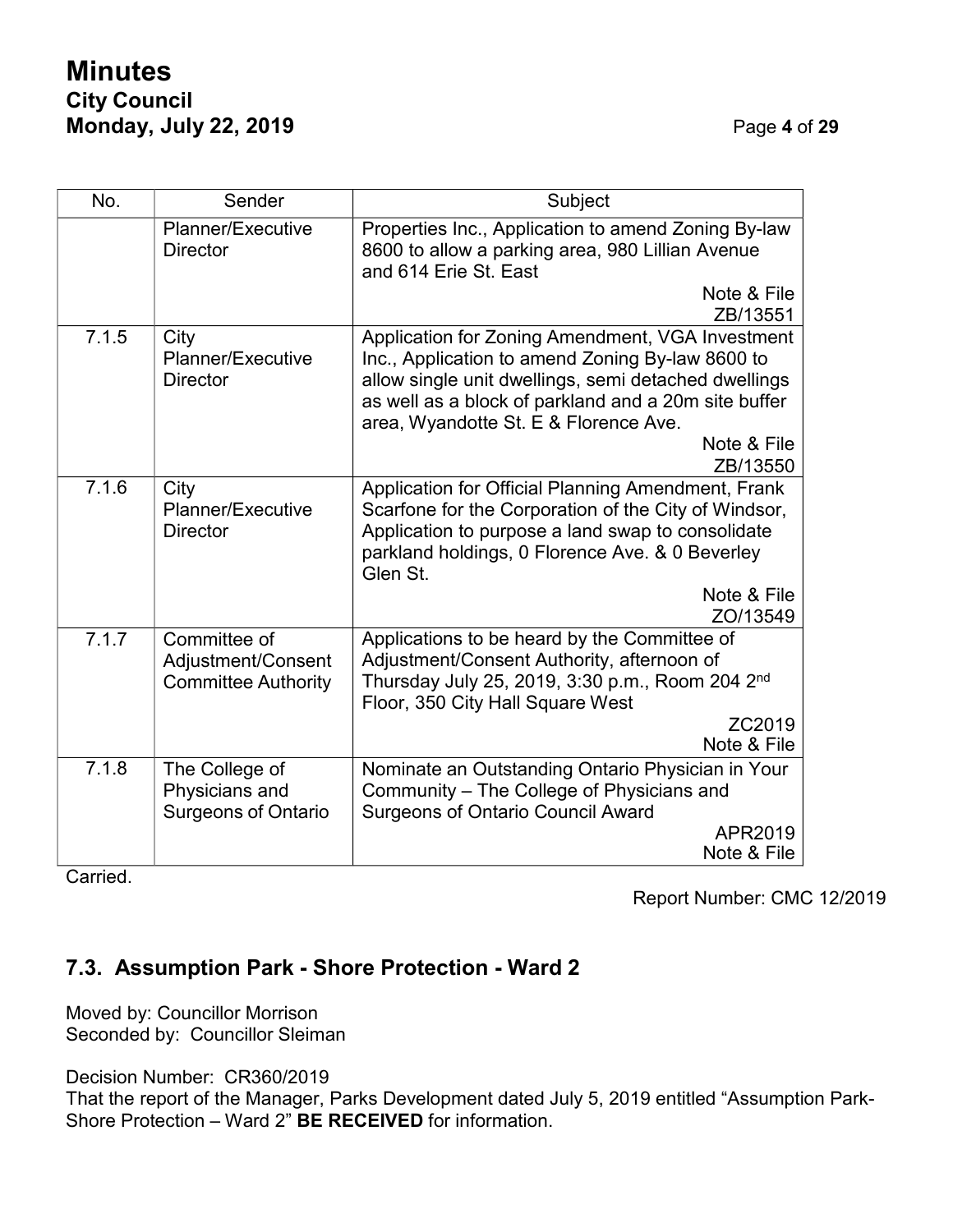# **Minutes City Council Monday, July 22, 2019** Page **5** of **29**

Carried.

Report Number: CM 25/2019 Clerk's File: SR2019

## **7.4. 2020 Proposed Budget Process & Timeline-City Wide**

Moved by: Councillor Morrison Seconded by: Councillor Sleiman

Decision Number: CR361/2019 That the report of the Chief Financial Officer & City Treasurer dated July 4, 2019 regarding the 2020 Proposed Budget Process & Timeline **BE RECEIVED** for information. Carried.

> Report Number: C 136/2019 Clerk's File: AFB/13467

## **8. CONSENT AGENDA**

## **8.1. Approval to Execute Hosting Agreements**

Moved by: Councillor Bortolin Seconded by: Councillor Costante

Decision Number: CR362/2019That Council Resolution 427/2018, which authorizes the CAO to approve requests for funding by Tourism Windsor Essex Pelee Island (TWEPI) for projects or initiatives that primarily benefit tourism in the City of Windsor from the \$923,300, allocated to the Tourism Development Infrastructure and Program Reserve Fund **BE AMENDED** to include the following:

That, when approval for funding from the Tourism Development Infrastructure and Program Reserve Fund for bid funding has been granted and supported by the CAO, and when no significant additional funding resources are to be provided by the City as a result of hosting an event, and when the bid requires the City to execute an agreement, the Chief Administrative Officer and City Clerk **BE AUTHORIZED** to sign the agreement or any related agreements or forms which may be required, satisfactory in form to the City Solicitor, in financial content to the City Treasurer and in technical content to the appropriate Corporate Leader or Executive Director; and further,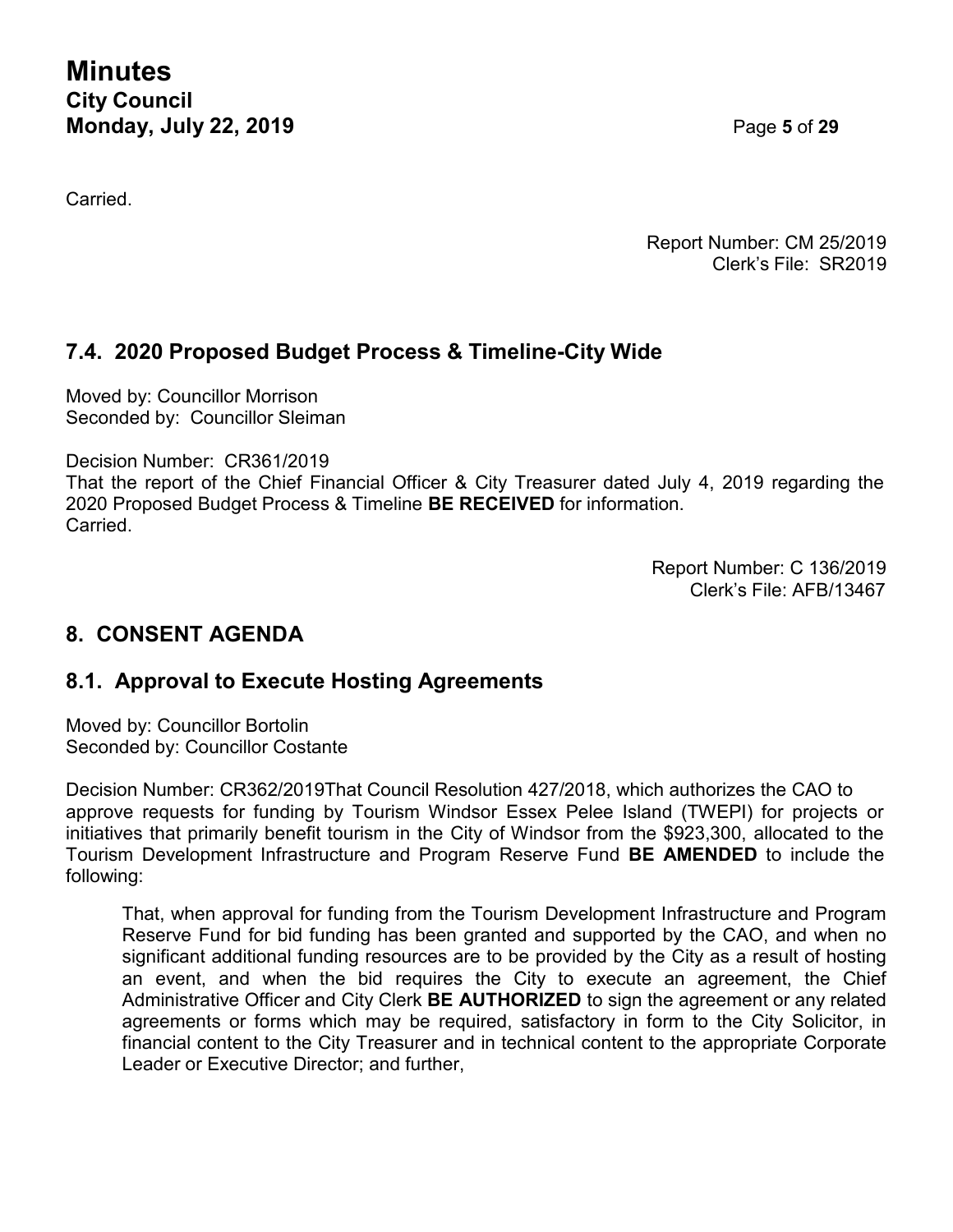# **Minutes City Council Monday, July 22, 2019** Page **6** of **29**

That the CAO and City Clerk **BE AUTHORIZED** to sign any related agreements and forms which may be required to host the FINA Diving Grand Prix events, Speedo Eastern Canadian Championship events, and the Hometown Hockey event, satisfactory in form to the City Solicitor, in financial content to the City Treasurer and in technical content to the Corporate Leader of Parks, Recreation & Culture and Facilities. Carried.

> Report Number: C 125/2019 Clerk's File: AT/13542

## **8.2. Banwell Road Capital Program - Ward 6**

Moved by: Councillor Bortolin Seconded by: Councillor Costante

Decision Number: CR385/2019

- I. That the following transfers and pre-commitments **BE APPROVED** for the Banwell from Tecumseh Road E to Mulberry Road project (7171077):
	- a. Transfer of \$522,168 in developer contributions from the New Infrastructure Development project (7035119)
	- b. Pre-Commitment of \$1,000,000 in 2020 Roads Development Charge funds in the Banwell Rd. Infrastructure Improvements project (ECP-002-10)
	- c. Pre-Commitment of \$1,000,000 in 2021 Roads Development Charge funds in the Banwell Rd. Infrastructure Improvements project (ECP-002-10)
	- d. Pre-Commitment of \$550,000 in 2022 Pay-As-You-Go funds in the Banwell Rd. Infrastructure Improvements project (ECP-002-10)
	- e. Pre-Commitment of \$1,000,000 in 2023 Roads Development Charge funds in the Banwell Rd. Infrastructure Improvements project (ECP-002-10)
- II. That \$500,000 in 2024 Pay-As-You-Go funding in the Banwell Rd. Infrastructure Improvements project (ECP-002-10) **BE APPROVED** as a Placeholder until January 1, 2020 at which time these funds become pre-committed and available for immediate use.
- III. That \$70,000 in 2023 Pay-As-You-Go funding, already pre-committed with CR4/2019, **BE TRANSFERRED** from the Banwell – Tecumseh / Mulberry Streetlights project (ECB-025-18) to the Banwell Rd. Infrastructure Improvements project (ECP-002-10).
- IV. That \$1,850,000 in 2024 Pay-As-You-Go funding, approved in principle as part of the 2019 Capital Budget in the Lauzon Parkway & County Road 42 Infrastructure Improvements project (EDG-001-11) **BE TRANSFERRED** to the Banwell Rd. Infrastructure Improvements project (ECP-002-10) and **BE APPROVED** as Placeholder until January 1, 2020 at which time it becomes pre-committed and available for immediate use.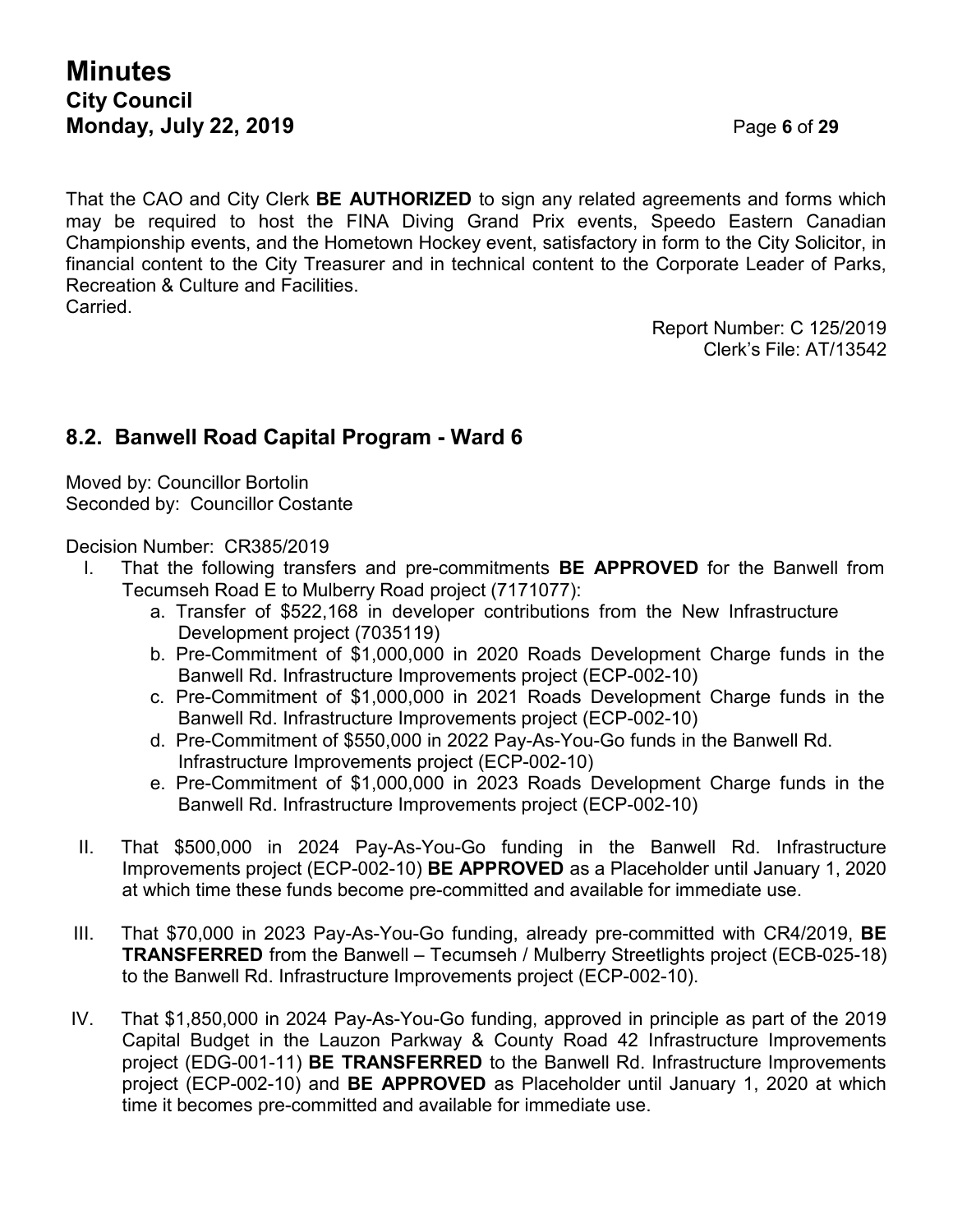- V. That \$1,850,000 in 2025 Pay-As-You-Go funding, approved in principle as part of the 2019 Capital Budget in the Banwell Rd. Infrastructure Improvements project (ECP-002-10) **BE TRANSFERRED** to the Lauzon Parkway & County Road 42 Infrastructure Improvements project (EDG-001-11).
- VI. That the installation of streetlights on Banwell Road from Tecumseh Road East to Mulberry Drive **PROCEED** as budgeted.
- VII. That City Council **PRE-APPROVE** and **AWARD** any procurement(s) necessary That are related to the Tecumseh Road storm water study, the design of Banwell Road from Tecumseh Road East to Mulberry Road and the reconstruction of Banwell Road from Tecumseh Road East to Palmetto Street provided That the procurement(s) are within approved budget amounts, pursuant to the Purchasing By-Law 93-2012, and amendment thereto, satisfactory in financial content to the City Treasurer, and in technical content to the City Engineer; and

VIII. That the results from the RFP and tender processes **BE REPORTED** to Council. Carried.

> Report Number: C 132/2019 Clerk's File: SW/13286

### **8.4. EWSWA Annual Report - Essex Windsor Residential Waste Diversion 2018**

Moved by: Councillor Bortolin Seconded by: Councillor Costante

Decision Number: CR364/2019 ETPS 678

That the report of the Environment, Transportation and Public Safety Standing Committee entitled "EWSWA Annual Report- Essex Windsor Residential Waste Diversion 2018 Annual Report dated March 28, 2019" **BE APPROVED**. Carried.

> Report Number: SCM 217/2019 SCM 179/2019 Clerk's File:EI2019

### **8.5. Transit Windsor Service Delivery Review Status Report**

Moved by: Councillor Bortolin Seconded by: Councillor Costante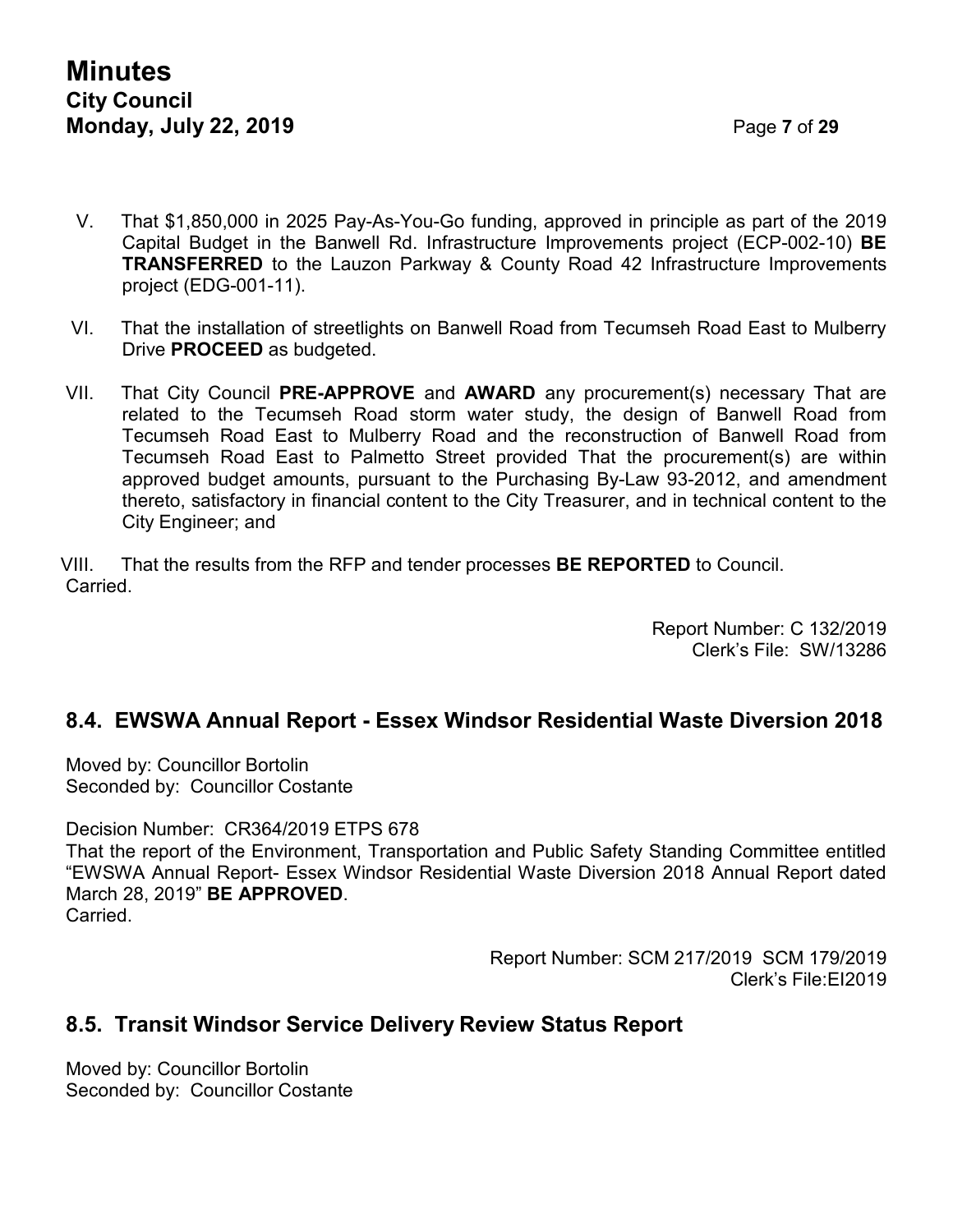# **Minutes City Council Monday, July 22, 2019** Page **8** of **29**

Decision Number: CR365/2019 ETPS 679

That the Environment, Transportation and Public Safety Standing Committee, sitting as the Transit Windsor Board of Directors and City Council **RECEIVE FOR INFORMATION** the status report for the Transit Windsor Service Delivery Review. **Carried** 

> Report Number: SCM 218/2019 S 106/2019 Clerk's File: MT2019

## **8.7. Minutes of the Windsor Essex County Environment Committee of its meeting held April 25, 2019**

Moved by: Councillor Bortolin Seconded by: Councillor Costante

Decision Number: CR367/2019 ETPS 681 That the minutes of the Windsor Essex County Environment Committee of its meeting held April 25, 2018 **BE RECEIVED** for information. Carried.

> Report Number: SCM 220/2019 SCM 157/2019 Clerk's File: MB2019

## **8.8. Report No. 5 of the Transit Windsor Advisory Committee - Request to increase meeting frequency in 2019**

Moved by: Councillor Bortolin Seconded by: Councillor Costante

#### Decision Number: CR368/2019 ETPS 682

That report No. 5 of the Transit Windsor Advisory Committee – Request to increase meeting frequency in 2019 indicating:

That City Council BE REQUESTED to consider increasing the meeting frequency of the Transit Windsor Advisory Committee to allow for additional meetings in 2019, over and above the four regular meetings per year in order to provide Committee support and resources for the Service Delivery Review being undertaken by Transit Windsor,

#### **BE APPROVED**.

Carried.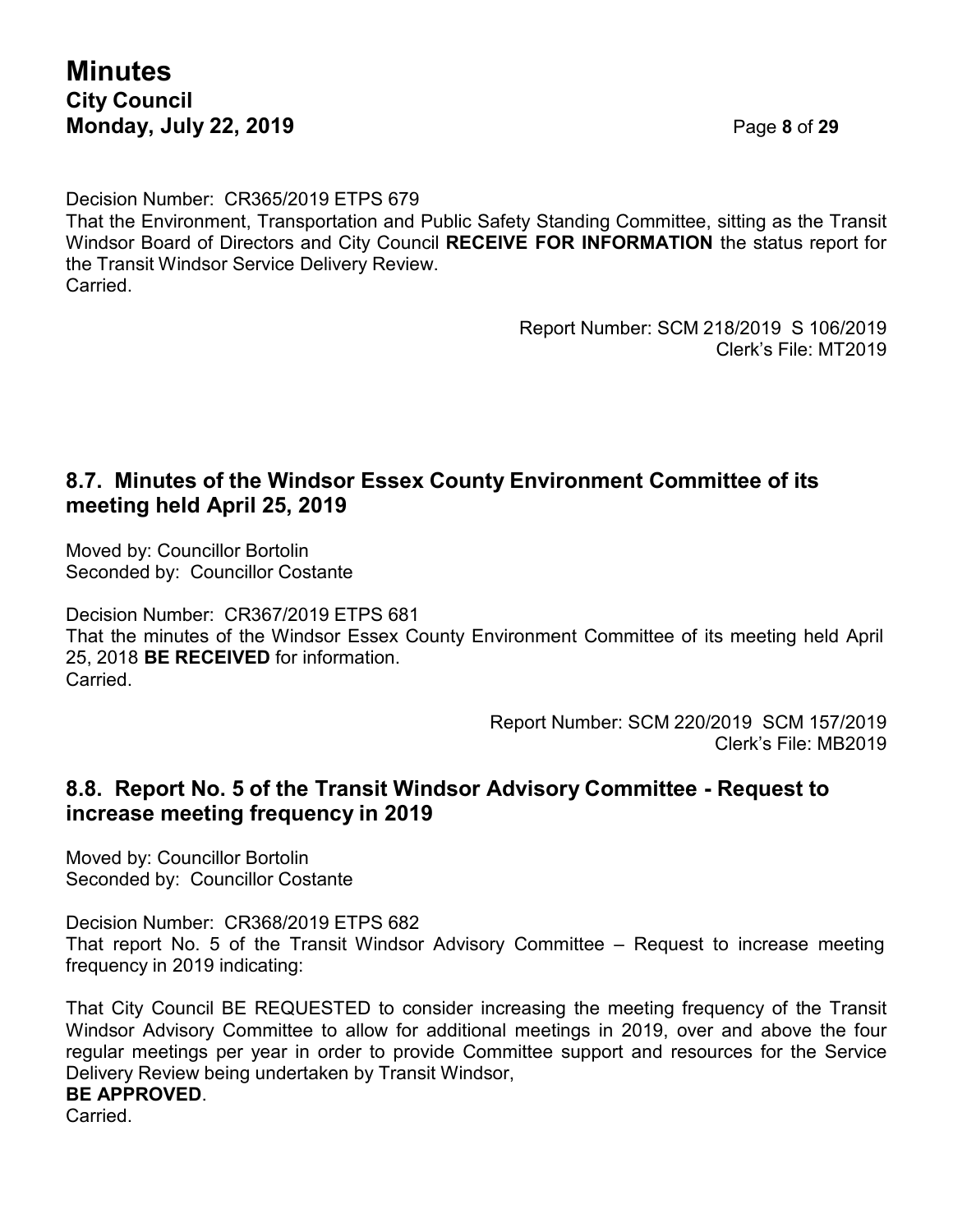**Minutes City Council Monday, July 22, 2019** Page **9** of **29**

Report Number: SCM 221/2019 SCM 178/2019 Clerk's File: MB2019

### **8.9. Transit Windsor Route Changes for West End Transit Terminal - City Wide**

Moved by: Councillor Bortolin Seconded by: Councillor Costante

Decision Number: CR369/2019 ETPS 683 That the Environment, Transportation and Public Safety Standing Committee, acting as the Transit Windsor Board of Directors and City Council **APPROVE** the revised routing changes to service the new West End Transit Terminal as follows:

Transway 1C Westbound: Travel on existing route to Prince Road at Glenfield Street Right into West End Terminal End of Line

Transway 1C Eastbound: Leave West End Terminal Left on Prince Road Right on College Avenue Left on Felix Avenue Resume Existing Route

Crosstown 2 Westbound: Travelling on existing route to Prince Road at College Avenue Right into West End Terminal End of Line

Crosstown 2 Eastbound: Leave West End Terminal Left on Prince Road Right on Sandwich Street Resume Existing Route

Central 3 Westbound and Eastbound:

No changes to the route in either direction other than it will be entering the West End terminal on Prince Road before continuing east on Prince Road.

South Windsor 7 Westbound: Travelling on existing route to Matchette Road at Prince Road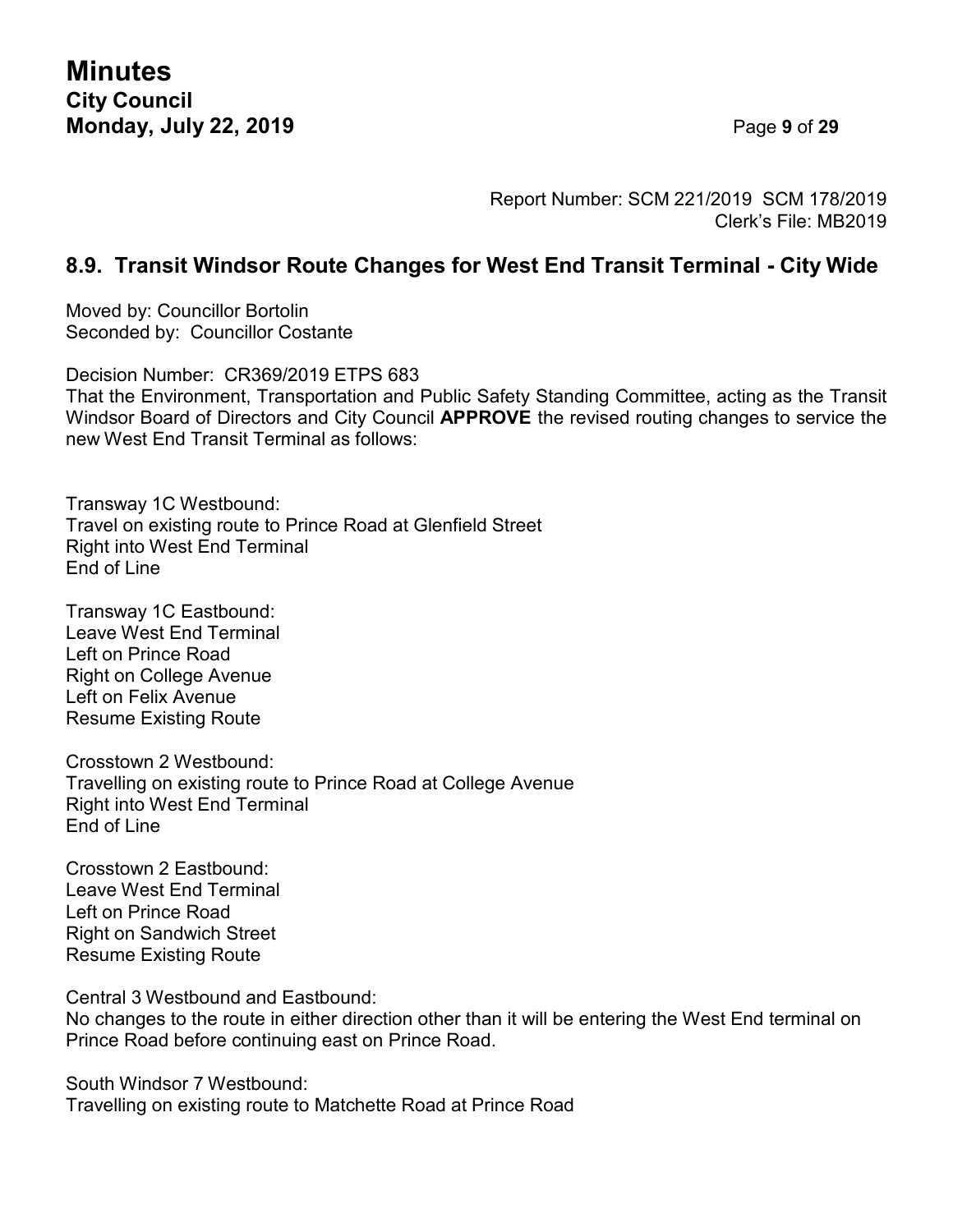## **Minutes City Council Monday, July 22, 2019** Page **10** of **29**

Right on Prince Road Right into West End Terminal

South Windsor 7 Eastbound: Leave West End Terminal Left on Prince Road Left on Matchette Road Resume Existing Route Carried.

> Report Number: SCM 222/2019 S 105/2019 Clerk's File: MT2019

## **8.10. Windsor Essex 2018 Annual Report to the Community on the 10 Year Housing and Homelessness Plan- City Wide**

Moved by: Councillor Bortolin Seconded by: Councillor Costante

Decision Number: CR370/2019 CSPS 48 That the Windsor Essex 2018 Annual Report to the Community on the 10 year Housing and Homelessness Plan **BE RECEIVED** for information purposes. Carried.

> Report Number: SCM 232/2019 S 114/2019 Clerk's File: SS/4274

## **8.11. Promoting Successful Tenancies Through Education With RentSmart Ontario In Windsor-Essex County - City Wide**

Moved by: Councillor Bortolin Seconded by: Councillor Costante

Decision Number: CR371/2019 CSPS 49

That the report by the Coordinator of Social Planning and Coordinator of Housing Administration & Development regarding the implementation of RentSmart Ontario **BE RECEIVED** for information. Carried.

Councillor Francis discloses an interest and abstains from voting on this matter.

Report Number: SCM 233/2019 S 42/2019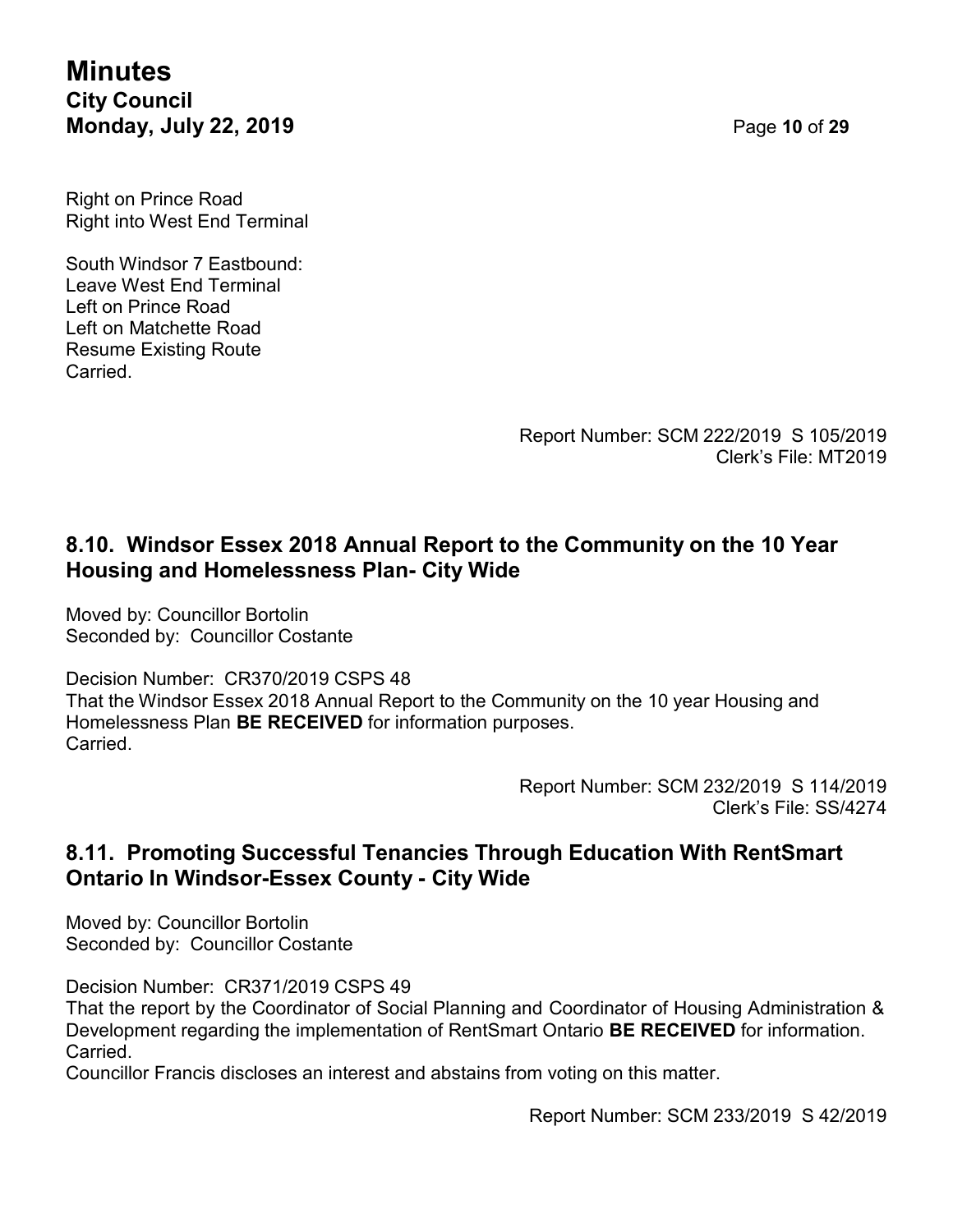Clerk's File: SS/4274

## **8.12. Reaching Home: Canada's Homeless Strategy, The Government of Canada's successor homelessness program to the Homelessness Partnering Strategy Effective April 1, 2019**

Moved by: Councillor Bortolin Seconded by: Councillor Costante

Decision Number: CR372/2019 CSPS 50

- a) That the report from the Executive Director of Housing and Children's Services regarding Reaching Home: Canada's Homelessness Strategy **BE RECEIVED**; and further,
- b) That Council **ENDORSE** the City of Windsor to continue to act as the Community Entity for federal homelessness initiatives; and further,
- c) That the Chief Administrative Officer and City Clerk or their designates **BE AUTHORIZED** to:
	- **i.** Execute and submit applications and related submissions and amendments to secure funding related to Reaching Home: Canada's Homelessness Strategy and any subsequent programs or program extensions, provided they are in a form satisfactory to the City Solicitor, satisfactory in financial content to the City Treasurer, and technical content to the Executive Director of Housing and Children's Services; and further,
	- **ii.** Execute the Funding Agreements and any related amendments and extensions between the City of Windsor as the Community Entity for Reaching Home: Canada's Homelessness Strategy including any current or subsequent programs and program extensions, and Employment and Social Development Canada, provided That the Funding Agreements and any related amendments and extensions are in a form satisfactory to the City Solicitor, satisfactory in financial content to the City Treasurer, and technical content to the Executive Director of Housing and Children's Services; and further,
	- **iii.** Execute the Mid-Year dialogue, annual work plan, signing officers form and any other documents required by Employment and Social Development Canada to remain in compliance with mandatory reporting requirements under Reaching Home: Canada's Homelessness Strategy provided they are in a form satisfactory to the City Solicitor, satisfactory in financial content to the City Treasurer, and in technical content to the Executive Director of Housing and Children's Services; and further,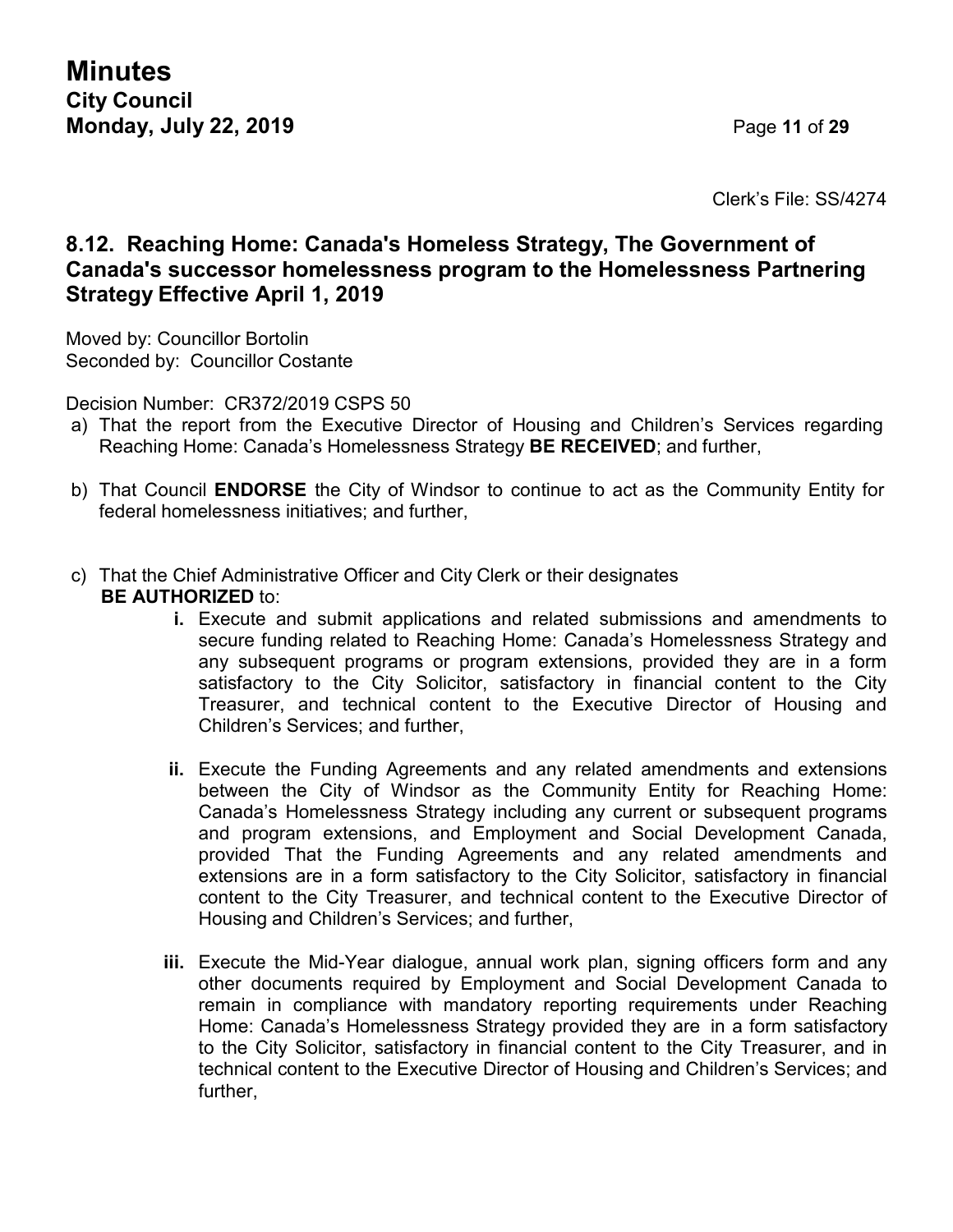- d) That the Community Development and Health Services Commissioner or her designate **BE AUTHORIZED** to enter into an agreement to participate in initiatives related to the Canadian Alliance to End Homelessness Built for Zero – Canada Campaign; and further,
- e) That the Executive Director of Housing and Children's Services **BE AUTHORIZED** to issue a Request for Proposal, as required, consistent with the municipal purchasing by-law and requirements established by Employment and Social Development Canada, under Reaching Home: Canada's Homelessness Strategy to identify and select sub-projects to deliver program components to address local community needs at a cost not to exceed the funding allocation provided by the Federal government or as allocated in the approved City budget in each respective year; and further,
- f) That the Executive Director of Housing and Children's Services **BE AUTHORIZED,** throughout the duration of Reaching Home: Canada's Homelessness Strategy, to approve projects, allocate funds, withdraw, negotiate and re-allocate program funds, including re-allocation between the different program components and program recipients, agencies and organizations to maintain and ensure compliance with program rules and criteria, and/or to enable full take-up of program funds, and/or to address local community housing needs; and,
- g) That as the Community Entity for Reaching Home: Canada's Homelessness Strategy, the Community Development and Health Services Commissioner or her designate **BE AUTHORIZED** to execute, sign, amend, and terminate agreements with Purchase of Service agencies on behalf of the City, provided such agreements and documents comply with the governing program requirements and are in a form satisfactory to the City Solicitor; satisfactory in financial content to the City Treasurer and satisfactory in technical content to the Executive Director of Housing and Children's Services; and further,
- h) That for any agreements above \$1 million dollars, That in addition to the Community Development & Health Commissioner, the Chief Administrative Officer **BE REQUIRED** to sign as a secondary authority; and further,
- i) That the Executive Director of Housing and Children's Services or designate **BE AUTHORIZED** to execute and submit to Employment and Social Development Canada any required claims, Forecast of Project Expenditure (FPE), Activity Reports and any other such forms or reports as required by Employment and Social Development Canada; and further,
- j) That the Executive Director of Housing and Children's Services or designate **BE AUTHORIZED** to acquire resources and partner to deliver Reaching Home: Canada's Homelessness Strategy and any affiliated programs, at a cost not to exceed the federal funds provided by Employment and Social Development Canada under Reaching Home: Canada's Homelessness Strategy, or any amounts allocated to the programs in the approved City budget in each respective year.

Carried.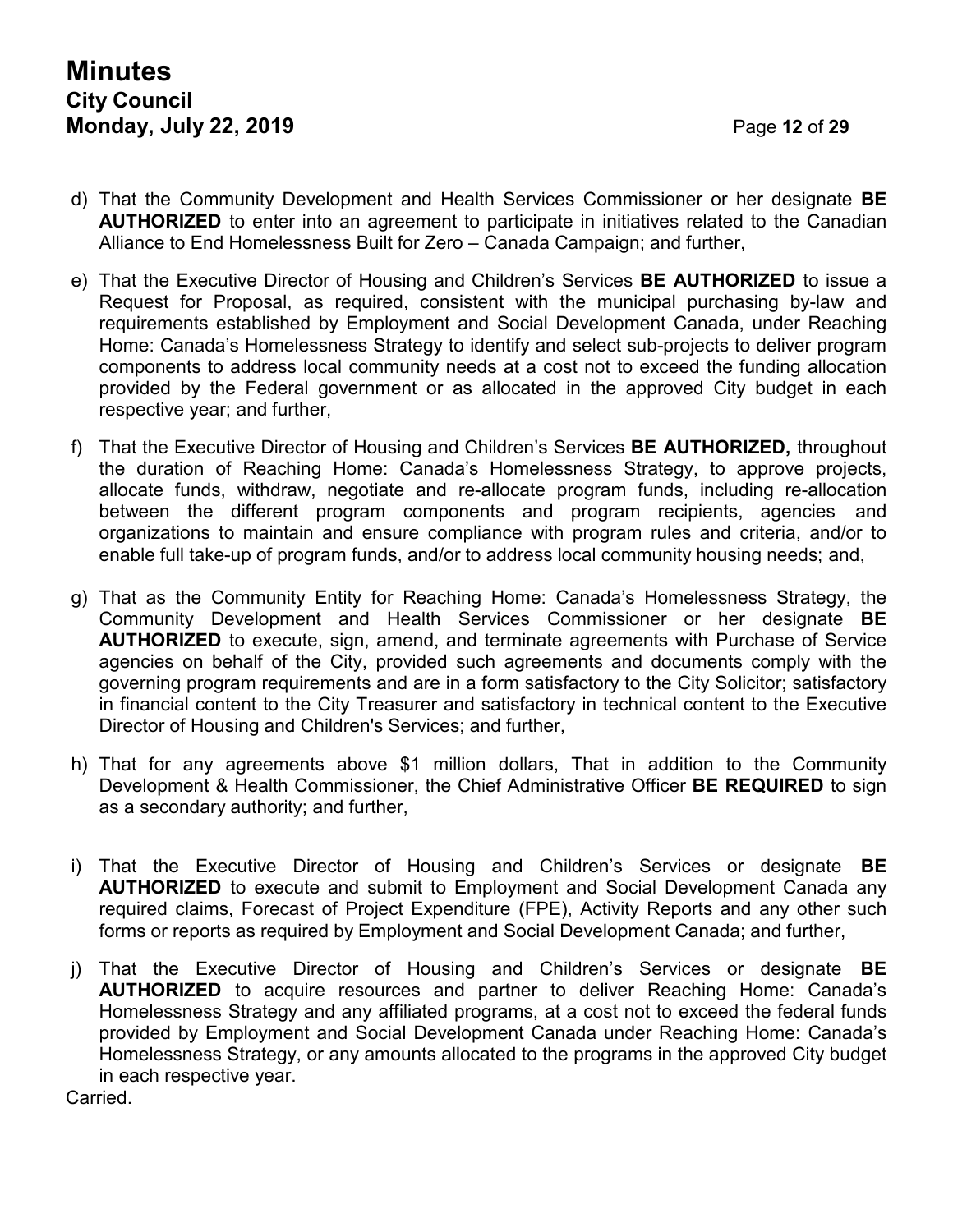Report Number: SCM 234/2019 S 111/2019 Clerk's File: SS/4274

### **8.14. Ontario's Community Housing Renewal Strategy - City Wide**

Moved by: Councillor Bortolin Seconded by: - Councillor Costante

Decision Number: CR376/2019 CSPS 52

- a) That this report from the Executive Director of Housing and Children's Services regarding Ontario's Community Housing Renewal Strategy covering from 2019-2020 to 2027-2028 **BE APPROVED**; and,
- b) That the Community Development and Health Commissioner or authorized designate **BE AUTHORIZED** to confirm to the Ministry of Municipal Affairs and Housing or any other Ministry as required That the Corporation of the City of Windsor will act as Service Manager to deliver Ontario's Community Housing Renewal Strategy funding allocations, programs, initiatives and any subsequent program extensions or releases as announced under Ontario's Community Housing Renewal Strategy, and,
- c) That City Council **ENDORSE** the City of Windsor to be a participating municipality in the programs and any subsequent housing programs, provided the cost of the programs do not exceed the funding received from the Federal and Provincial governments; and,
- d) That the Community Development and Health Commissioner or authorized designate **BE AUTHORIZED** to submit the Investment Plan, or any other required reports, to the Ministry of Municipal Affairs and Housing or any other Ministry as required outlining, among other things, how the Windsor Essex funding allocations will be utilized over the duration of Ontario's Community Housing Renewal Strategy programs or any subsequent housing program(s), extensions or releases as required; and,
- e) That the Executive Director of Housing and Children's Services or authorized designate **BE AUTHORIZED** to approve amendments to Ontario's Community Housing Renewal Strategy program Investment Plans, or any other program reports and submit the amended Plan to the Ministry of Municipal Affairs and Housing over the program duration; and,
- f) That the Chief Administrative Officer and the City Clerk or authorized designate (s) **BE AUTHORIZED** to execute the Administration Agreement to secure funding and deliver Ontario's Community Housing Renewal Strategy Programs and any subsequent housing programs, extensions or releases as required in Windsor Essex provided the Administration Agreement and documents are in a form satisfactory to the City Solicitor; satisfactory in financial content to the City Treasurer and satisfactory in technical content to the Executive Director of Housing and Children's Services; and,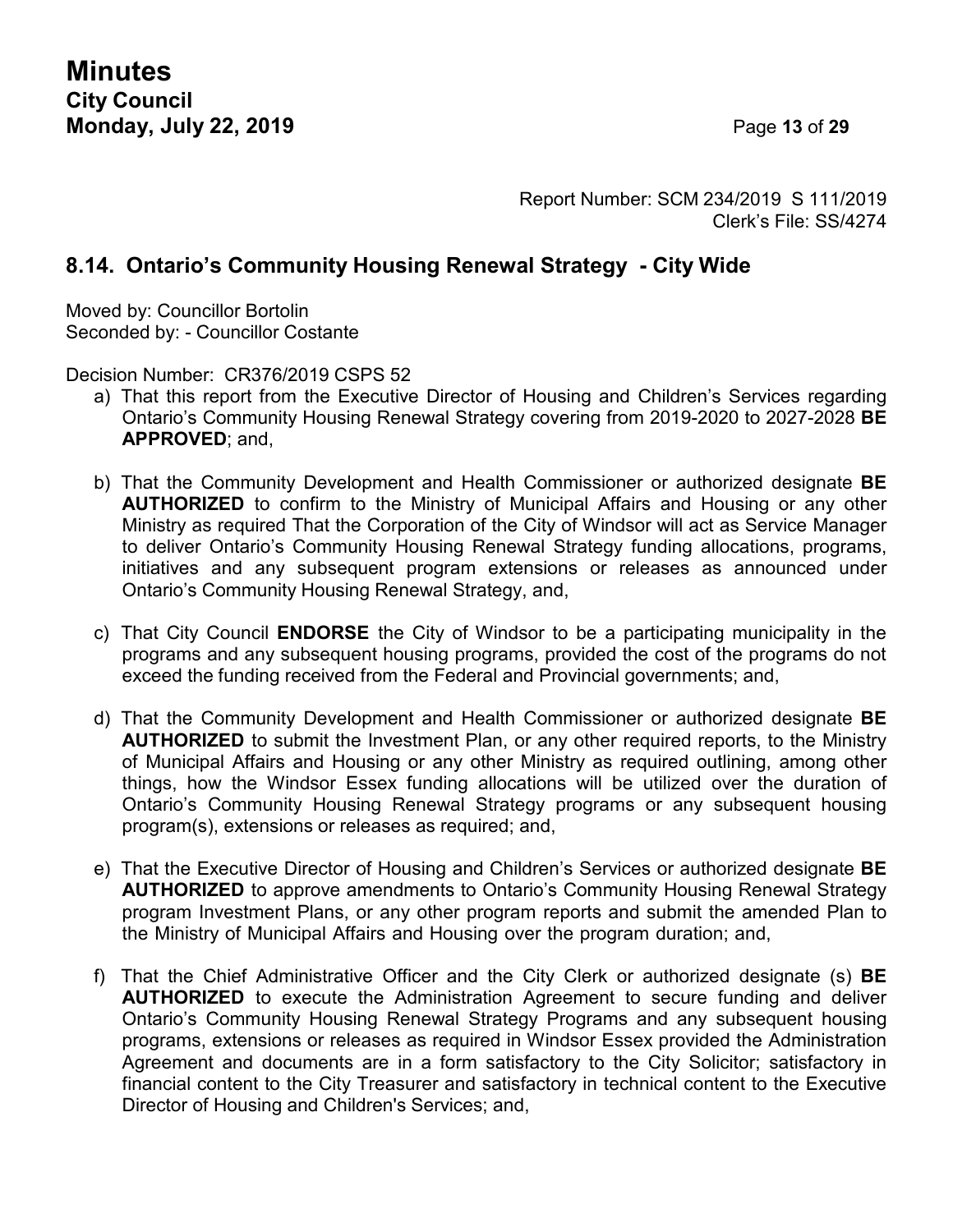- g) That the Executive Director of Housing and Children's Services **BE AUTHORIZED** to execute, submit applications and make the necessary submissions to secure funding and deliver Ontario's Community Housing Renewal Strategy Programs and any subsequent housing programs, extensions or releases as required; and,
- h) That the Executive Director of Housing and Children's Services **BE AUTHORIZED** to acquire at the appropriate time, additional resources and partner or agency support to deliver components of Ontario's Community Housing Renewal Strategy programs at a cost not to exceed the funding allocation provided by the Federal and Provincial governments related to the program; and,
- i) That the City Treasurer **BE AUTHORIZED** to set the property tax rate, as required, equivalent to the single residential rate for units receiving funding under the Rental Housing capital component of the Ontario's Community Housing Renewal Strategy Program located in the City of Windsor; and,
- j) That the Executive Director of Housing and Children's Services **BE AUTHORIZED,** throughout the duration of the Ontario's Community Housing Renewal Strategy programs, to approve projects, allocate funds, withdraw, negotiate and re-allocate program funds, including re-allocation between the different program components and program recipients, agencies and organizations to maintain and ensure compliance with program rules and criteria and/or to enable full take-up of program funds and/or to address local community housing needs; and,
- k) That the Community Development and Health Commissioner **BE AUTHORIZED** to execute the necessary agreements and documents related to Ontario's Community Housing Renewal Strategy provided such agreements and documents comply with the program and are in a form satisfactory to the City Solicitor; satisfactory in financial content to the City Treasurer and satisfactory in technical content to the Executive Director of Housing and Children's Services. For any agreements above, \$1 million dollars, That in addition to the Community Development and Health Commissioner, the Chief Administrative officer be required to sign as a secondary authority; and
- l) That the Chief Administrative Officer and the City Clerk or authorized designate (s) **BE AUTHORIZED** to execute the necessary agreements and documents related to the establishment and maintenance of any required Ontario's Community Housing Renewal Strategy programs Revolving Loan Fund(s) and any subsequent housing programs, extensions or releases as required in Windsor Essex provided further the Administration Agreement and documents are in a form satisfactory to the City Solicitor; satisfactory in financial content to the Chief Treasurer and satisfactory in technical content to the Executive Director of Housing and Children's Services; and,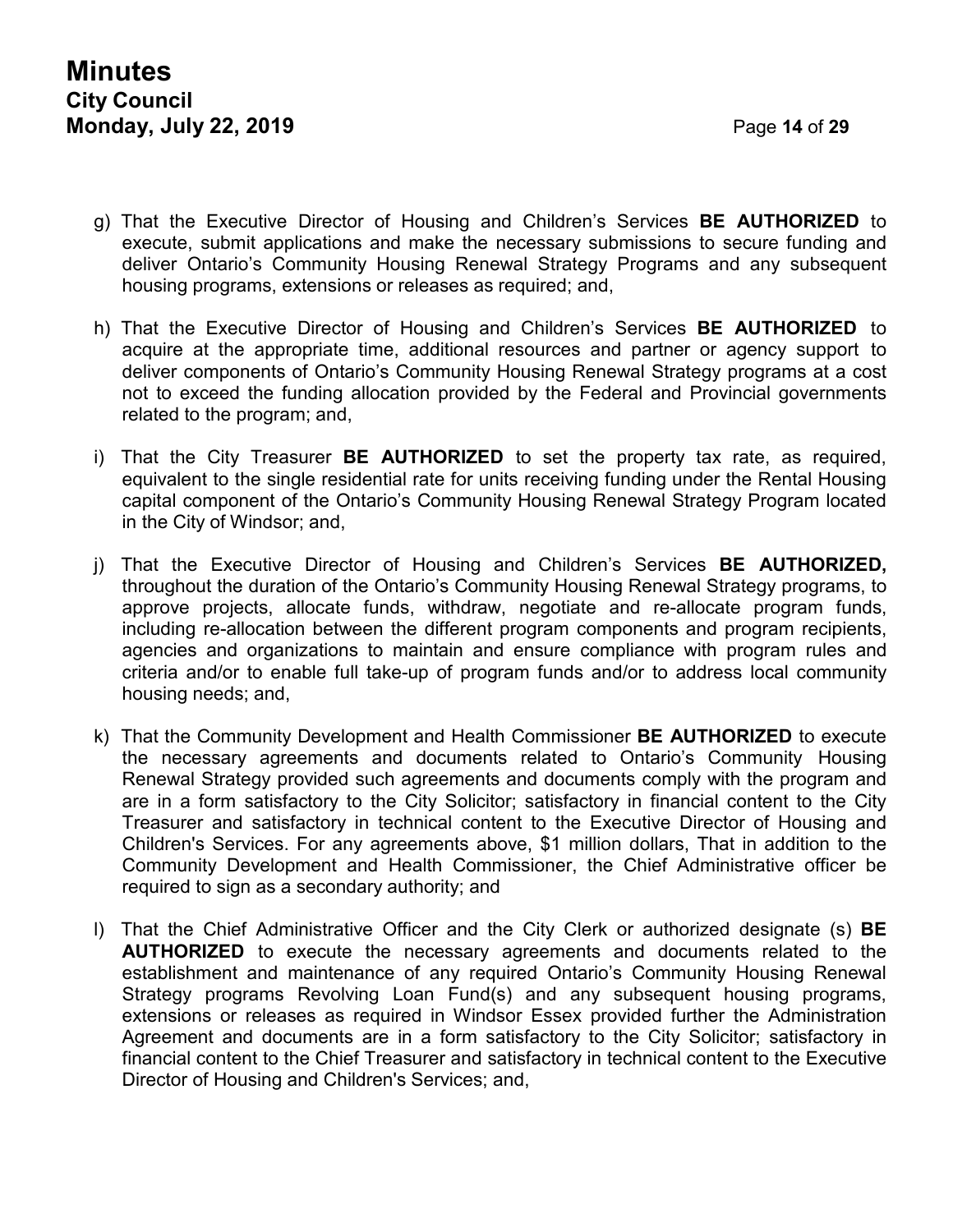- m) That the Executive Director of Housing and Children's Services **BE AUTHORIZED**, at the appropriate time to partner with an delivery agent identified and authorized by the Executive Director of Housing and Children's Services or designate to deliver the Rent Assistance component of Ontario's Community Housing Renewal Strategy at a cost not to exceed the funding allocation provided by the Federal and Provincial governments related to the program; and,
- n) That the Executive Director of Housing and Children's Services **BE AUTHORIZED** to issue a Request for Proposal consistent with the municipal purchasing by-law and hire a qualified consultant That will identify strategies for the long term sustainability of the portfolio in the 2019-20 and 2020-21 year of Phase I under the Community Housing Renewal Strategy Program at a cost not to exceed the funding allocation provided by the Federal and Provincial governments related to the program; and,
- o) That the Executive Director of Housing and Children's Services **BE AUTHORIZED** to apply for, leverage, and allocate funding under Ontario's Community Housing Renewal Strategy programs, initiatives and any subsequent program extensions or releases as announced to support regeneration activities in Windsor Essex; provided they are consistent with the municipal purchasing by-law at a cost not to exceed the in year approved municipal budget. Carried.

Report Number: SCM 236/2019 S 113/2019 Clerk's File: SS/4274

## **11.1. CONFIRM AND RATIFY REPORT Petitioning of the Harbour Master to Forward a Request to the Ministry of Transportation**

Moved by: Councillor Bortolin Seconded by: Councillor Costante

Decision Number: CR381/2019

That the results of the email poll conducted by the Deputy City Clerk on July 9, 2019 approving the following **BE CONFIRMED AND RATIFIED**:

That Windsor City Council **PETITION** the Harbour Master - Windsor Port Authority, to **FORWARD** a request to the Ministry of Transportation to undertake the following:

- That the Minister provide a temporary restriction prohibiting the operation of any motorized vessel within 30m of the City of Windsor waterfront, except when docking; and further,
- That the Minister provide for enforcement capabilities under the Port Authorities Operations Regulations (SOR/2000-55) of the *Canada Marine Act*.

Carried.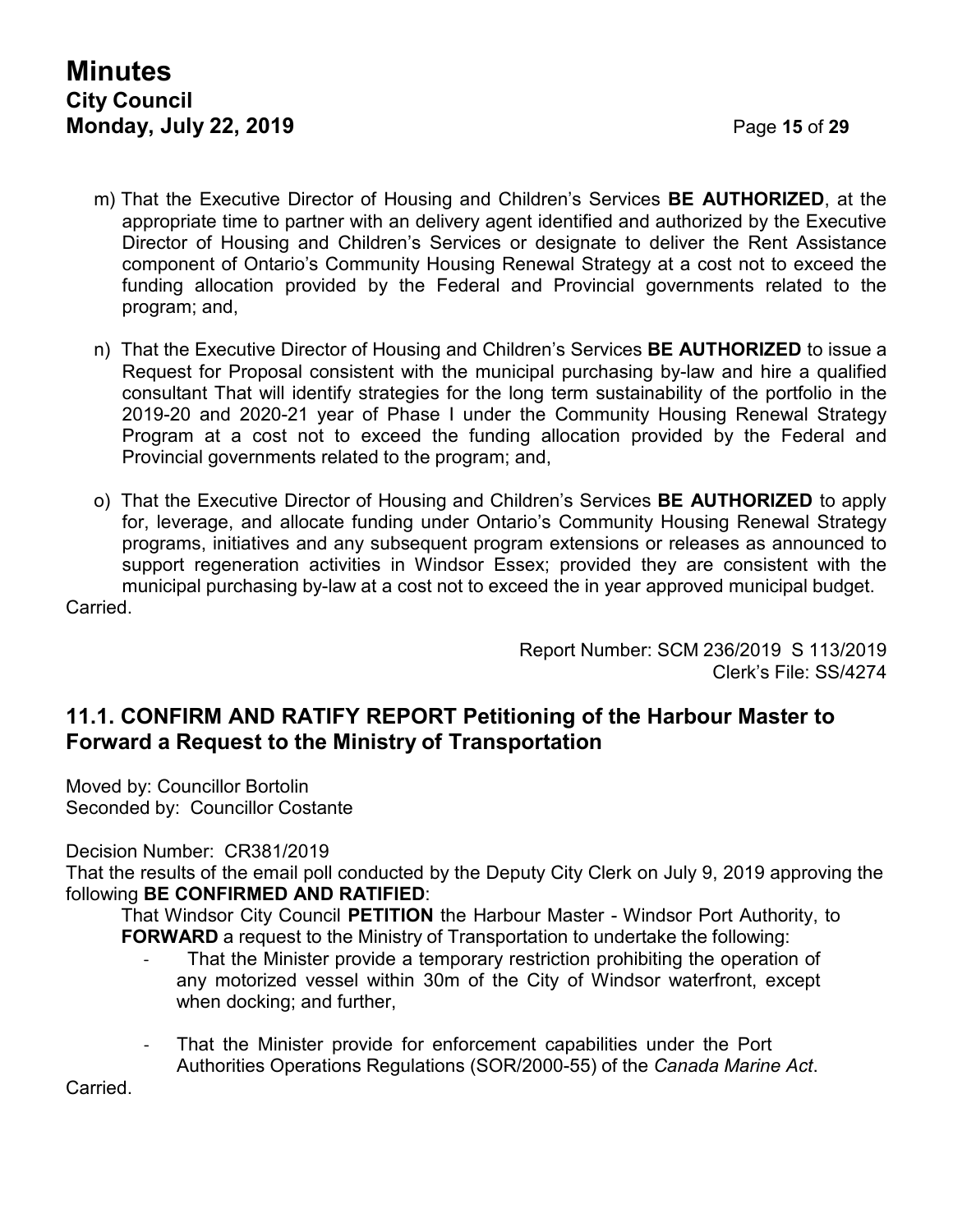**Minutes City Council Monday, July 22, 2019 Page 16 of 29** 

Report Number: C 139/2019 Clerk's File: MT2019

## **9. REQUEST FOR DEFERRALS, REFERRALS AND/OR WITHDRAWALS**

## **7.2 Front Yard Parking at 1850 Gladstone Avenue, One Year Follow Up – Ward 4**

Moved by: Councillor Sleiman Seconded by: Councillor Francis

Decision Number: CR377/2019

- 1. That the response to CR 163/2018 and CQ 39-2017 **BE RECEIVED** for information.
- 2. That consideration of this issue **BE DEFERRED** to the August 26, 2019 Council Meeting so that appropriate notice can be given to interested parties.

**Carried** 

Report Number: C 135/2019 Clerk's File: ST2019

## **10.1 Active Transportation Master Plan – City Wide**

Moved by: Councillor McKenzie Seconded by: Councillor Holt

That the report of the Chief Building Official dated July 8, 2019 entitled "Active Transportation Master Plan" BE REFERRED to the August 28, 2019 Environment, Transportation and Public Safety Standing Committee Meeting.

The motion is **put** and **lost**.

Aye votes: Councillor McKenzie and Holt

Nay votes: Councillors Costante, Gignac, Morrison, Kusmierczyk, Sleiman, Francis, Kaschak and Bortolin.

> Report Number: C 137/2019 Clerk's File: MB/5331

## **10. PRESENTATIONS AND DELEGATIONS (5 Minute maximum per delegate)**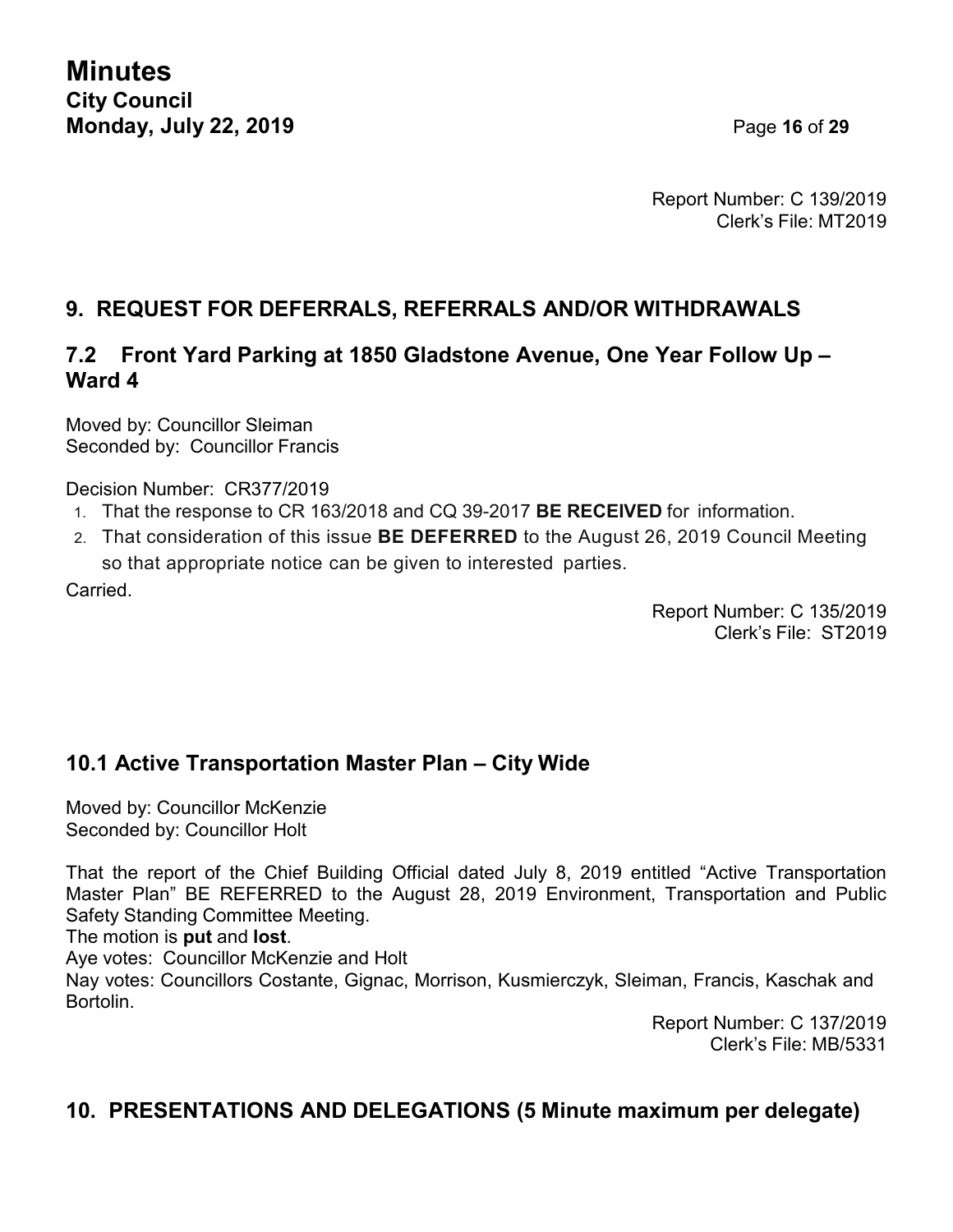## **10.1. Active Transportation Master Plan**

#### **Brian Patterson, Principal and Urban Transportation Specialist, Urban Systems Ltd.**

Brian Patterson, Principal and Urban Transportation Specialist, Urban Systems Ltd. appears before City Council and provides a brief overview of the Active Transportation Master Plan including information regarding the plan overview, project process and public engagement. Mr. Patterson adds that through the public engagement process a vision and five goal statements were developed including targets to ensure the program is attainable. The project themes are reviewed, which involve strategies and actions that correspond with the five goal statements. A brief highlight of the proposed sidewalk network and bicycle network is provided. Mr. Patterson adds that the starting point of achieving the vision includes implementation priorities. Cost estimates for the program are provided: \$150 million in new capital costs, additional funding in operations and maintenance, \$6 million/yr for priority projects. Mr. Patterson indicates that grant opportunities are possible and adds that a monitoring strategy will be in place which measures the success and progress of the plan.

#### **Lori Newton, Executive Director, Bike Windsor Essex**

Lori Newton, Executive Director, Bike Windsor Essex appears before Council in support of the overall Active Transportation Master Plan and expresses concern with timelines related to the implementation of the entire plan; and concludes by suggesting that Council consider increasing enforcement as many cyclists are being injured on City of Windsor streets.

#### **Ernie Lamont, resident of Ward 8**

Ernie Lamont, resident of Ward 8 appears before Council regarding the administrative report Active Transportation Master Plan and expresses concern with the new transit service to the County; and concludes by suggesting that advertising opportunities be utilized to offset rider costs.

Moved by: Councillor McKenzie Seconded by: Councillor Holt

Decision Number: CR378/2019

I. That City Council **RECEIVE** the Active Transportation Master Plan Final Report subject to inclusion of FCM's required wording for grant funding acknowledgement:

> "© 2019, The Corporation of the City of Windsor. All Rights Reserved. The preparation of this [plan/study/capital project] was carried out with assistance from the Government of Canada and the Federation of Canadian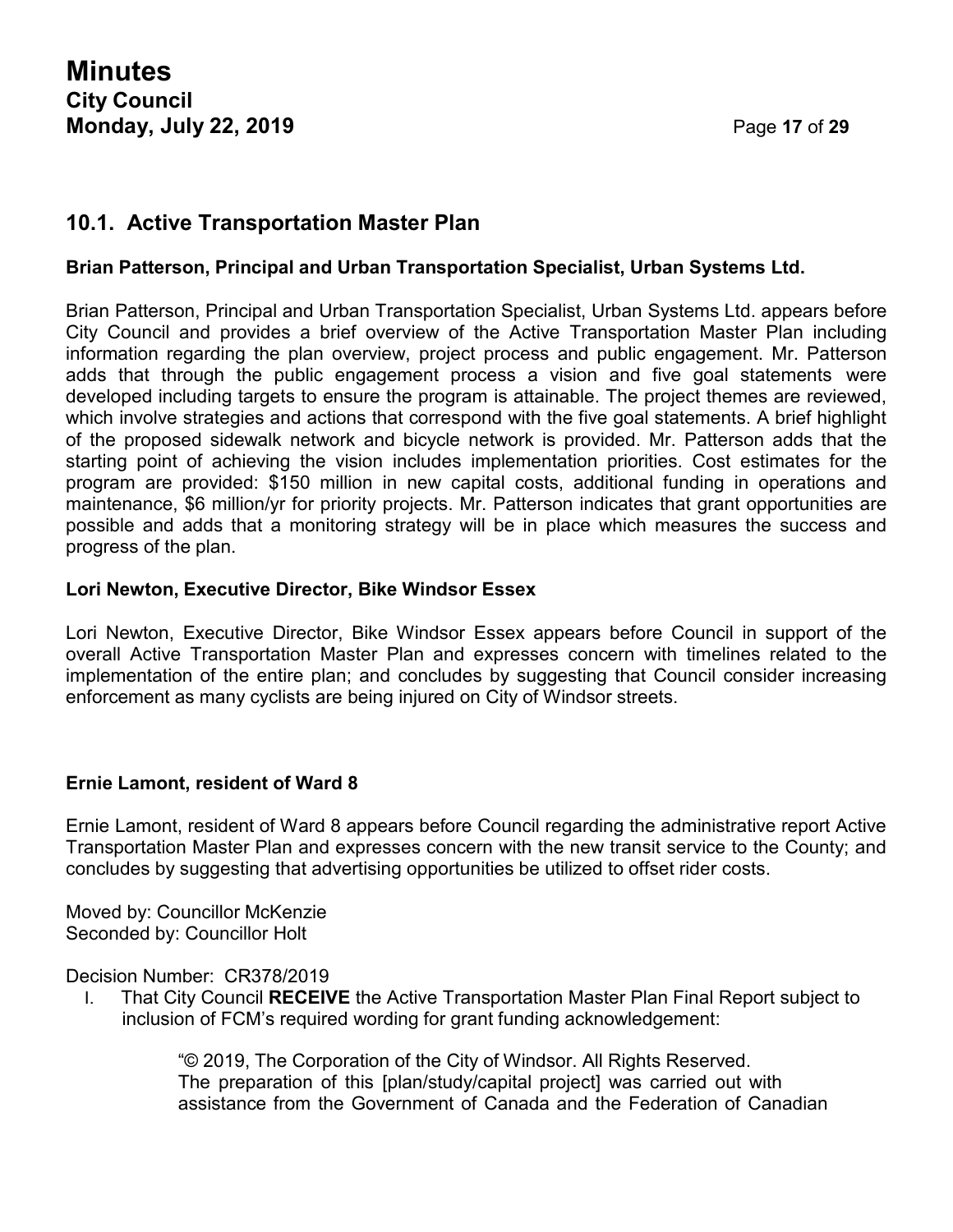Municipalities. Notwithstanding this support, the views expressed are the personal views of the authors, and the Federation of Canadian Municipalities and the Government of Canada accept no responsibility for them."

- II. That Council **APPROVE** the key principles around implementation of the Active Transportation Master Plan; and,
- III. That the implementation plan for the Active Transportation Master Plan **BE REFERRED** to the 2020 budget for Council's consideration;
- IV. That administration **REPORT BACK** to Council during the 2020 budget deliberations with a policy/framework with respect to sponsorship to bring in additional revenues to fund some of the elements outlined in the report specifically paths and trails, current or new.

Carried.

At the request of Mayor Dilkens, a recorded vote is taken.

Aye votes: Councillors Costante, Gignac, Morrison, Mckenzie, Holt, Kusmierczyk, Sleiman, Francis, Kaschak, Bortolin and Mayor Dilkens. Nay votes: None. Absent: None. Abstain: None.

Moved by: Councillor McKenzie Seconded by: Councillor Holt

Decision Number: CR379/2019

That Administration **BE REQUESTED** to report back on the concept of renaming the Windsor Bicycling Committee (WBC) to the Active Transportation Committee including information on a new mandate and terms of reference to reflect the change. Carried.

Moved by: Councillor McKenzie Seconded by: Councillor Holt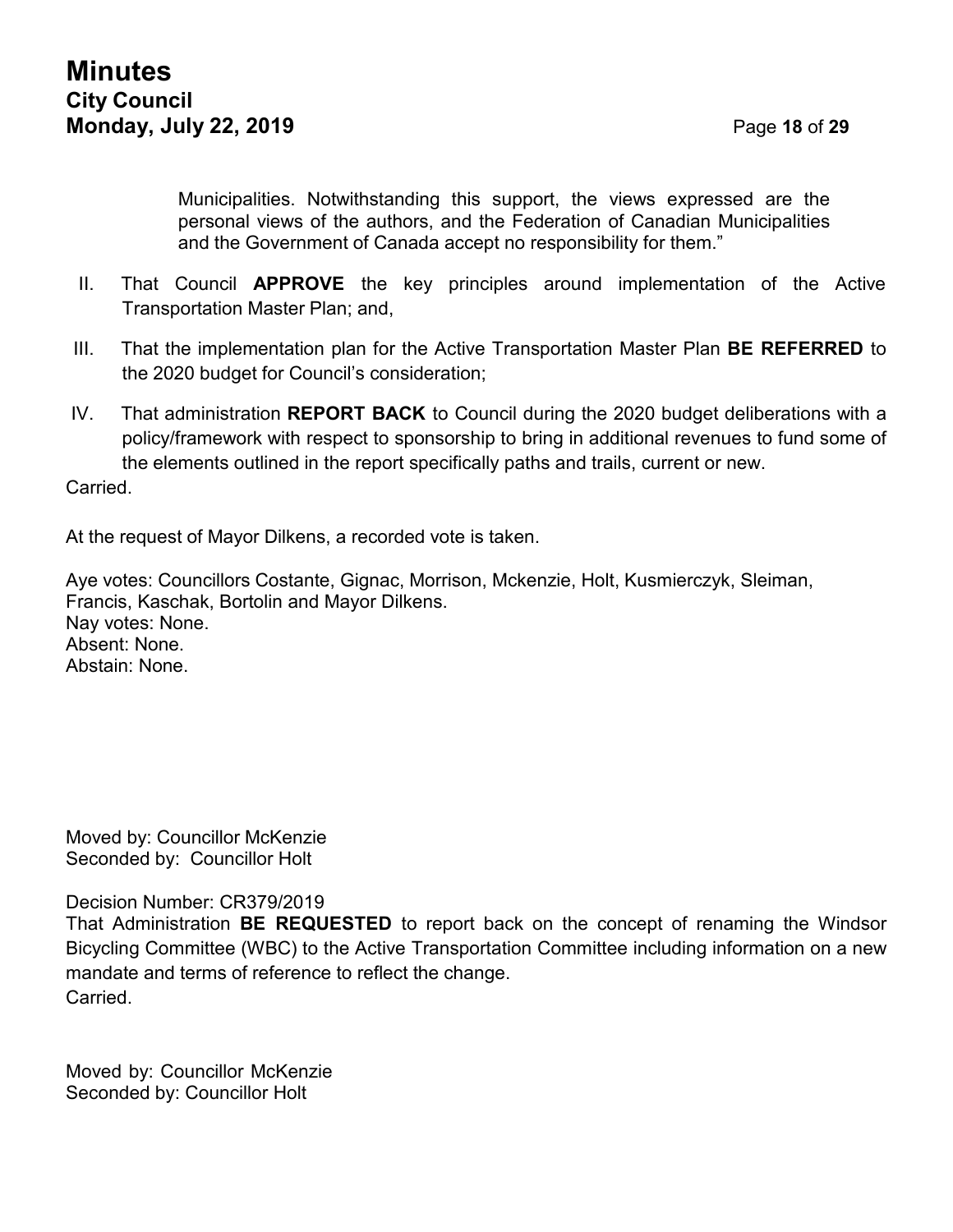# **Minutes City Council Monday, July 22, 2019 Page 19 of 29**

Decision Number: CR380/2019 That City Council **APPROVE** the Hiring of an Active Transporation Coordinator; and,

That the position **BE FUNDED** from a first charge to the 2020 Operating Budget. Carried.

At the request of Mayor Dilkens, a recorded vote is taken.

Aye votes: Councillors Costante, Morrison McKenzie Holt, Kaschak and Bortolin. Nay votes: Councillors Gignac, Kusmierczyk, Sleiman, Francis and Mayor Dilkens. Absent: None. Abstain: None.

> Report Number: C 137/2019 Clerk's File: MB/5331

### **8.13. Provincial Funding Reduction Under the Community Homelessness Prevention Initiative (CHPI), 2019 - 2020 City Wide**

#### **Brian Hogan, Windsor & District Labour Council and Mark VanderVoort, representing Windsor District Labour Council**

Brian Hogan, Windsor & District Labour Council and Mark VanderVoort, representing Windsor District Labour Council appear before Council and commend Council, administration and the stakeholders for their service, and request that Council continue to fund the services on an interim basis through gap funding as there will be significant costs to the community if they are discontinued; and conclude by suggesting that an increase in homelessness will adversely affect Windsor's image and negatively impact tourism.

#### **Leigh Vachon, Executive Director Victoria Manor Supportive Housing**

Leigh Vachon, Executive Director Victoria Manor Supportive Housing appears before Council regarding the administrative report Provincial Funding Reduction Under the Community Homelessness Prevention Initiative (CHPI) 2019 and is available for questions.

#### **Tamara Kowalska, Coordinator of Resident Engagement and Resource Development, The Initiative: Glengarry Neighbourhood Renewal**

Tamara Kowalska, Coordinator of Resident Engagement and Resource Development, The Initiative: Glengarry Neighbourhood Renewal appears before Council regarding the administrative report Provincial Funding Reduction Under the Community Homelessness Prevention Initiative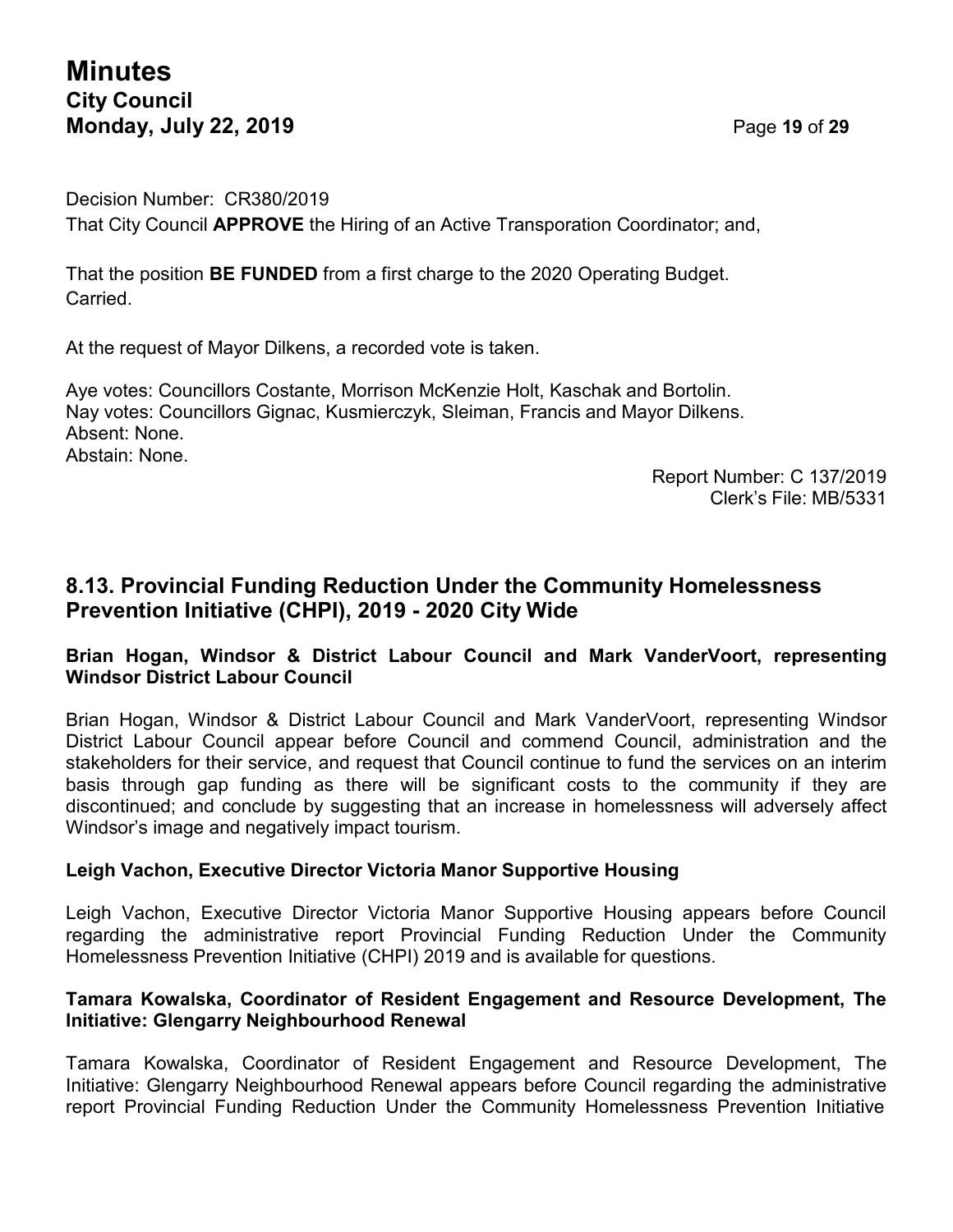(CHPI) 2019 and requests that Council provides bridge funding for the Provincial funding reduction and concludes by suggesting that homelessness is a visible problem and it is driving business away from the community.

#### **Jessie Simonetti, 2 nd Vice President, CUPE Local 543**

Jessie Simonetti, 2<sup>nd</sup> Vice President, CUPE Local 543 appears before Council regarding the administrative report Provincial Funding Reduction Under the Community Homelessness Prevention Initiative (CHPI) 2019 and acknowledges the request of administration to petition upper levels of government; and concludes by suggesting that City Council continue to provide the services by bridging the funding and that these initiatives have helped some to move into permanent housing and find stable employment.

#### **Mike Turnbull, Food Rescue Program Manager, Unemployed Help Centre of Windsor Inc.**

Mike Turnbull, Food Rescue Program Manager, Unemployed Help Centre of Windsor Inc. appears before Council regarding the administrative report Provincial Funding Reduction Under the Community Homelessness Prevention Initiative (CHPI) 2019 and indicates that the reduction of funding will have negative effects on the community and those in need including not obtaining the support they need to acquire permanent housing, utility bill assistance, loss of home, difficulty paying rent, deterioration of health or loss of life; and concludes by urging Council to provide the funding to keep the existing programs.

Moved by: Councillor McKenzie Seconded by: Councillor Bortolin

Decision Number: CR373/2019 CSPS 51

That the report of the Manager of Homelessness and Housing Support dated June 13, 2019 entitled Provincial Funding Reduction Under the Community Homelessness Prevention Initiative (CHPI), 2019-2020 **BE RECEIVED** for information; and further,

That City Council **BE REQUESTED** to continue to petition the federal and provincial levels of government for increased, adequate and sustainable funding for both housing and homelessness programs and that quantifies the outcome in the community that will result due to current funding levels from the Province; and,

That Administration **BE REQUESTED** to obtain letters of support from our regional partners; and,

That a copy of the correspondence and the letters of support **BE FORWARDED** to the Association of Municipalities of Ontario (AMO) and the Federation of Canadian Municipalities (FCM). Carried.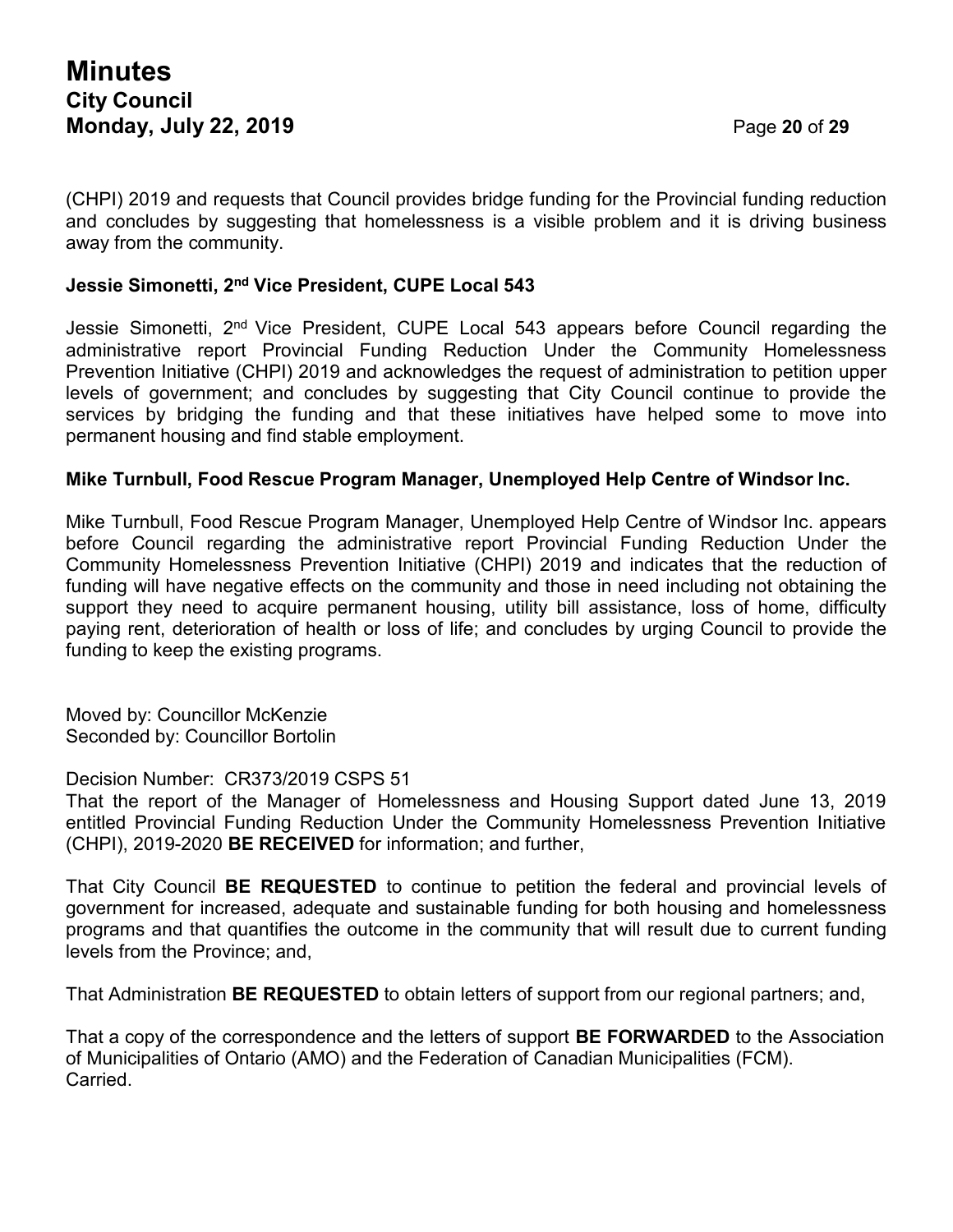# **Minutes City Council Monday, July 22, 2019** Page **21** of **29**

At the request of Councillor Francis, a recorded vote is taken. Aye votes: Councillors Costante, Gignac, Morrison, McKenzie, Holt, Kusmierczyk, Sleiman, Francis, Kaschak, Bortolin and Mayor Dilkens. Nay votes: none Absent: None. Abstain: None.

Moved by: Councillor McKenzie Seconded by: Councillor Bortolin

Decision Number: CR374/2019 CSPS 51

That given the recent announcement of the deferral of \$537,495 of Provincial flow through funds, funding programs delivered through the Community Homelessness Prevention Initiative (CHPI) That City Council **PROVIDE** one time bridge funding to finance the programs delivered through the Community Homelessness Prevention Initiative (CHPI) to an upset limit of \$537,495 through the City's Budget Stabilization Reserve Fund (BSR) for 2019. Carried.

At the request of Councillor Francis, a recorded vote is taken on this matter. Aye votes: Councillors Costante, Morrison, McKenzie, Holt, Kusmierczyk, Kaschak and Bortolin. Nay votes: Councillors Gignac, Sleiman, Francis, and Mayor Dilkens. Abstain: None. Absent: None.

Moved by: Councillor McKenzie Seconded by: Councillor Bortolin

Decision Number: CR375/2019 CSPS 51 That County Council **BE REQUESTED** to match their portion of the funding that has been cut as per normal cost sharing agreements. Carried.

At the request of Councillor Francis, a recorded vote is taken on this matter.

Aye votes: Councillors Costante, Morrison, McKenzie, Holt and Kaschak, and Bortolin. Nay votes: Councillors Gignac, Kusmierczyk, Sleiman, Francis and Mayor Dilkens. Abstain: None. Absent: None.

> Report Number: SCM 235/2019 S 112/2019 Clerk's File: SS/4274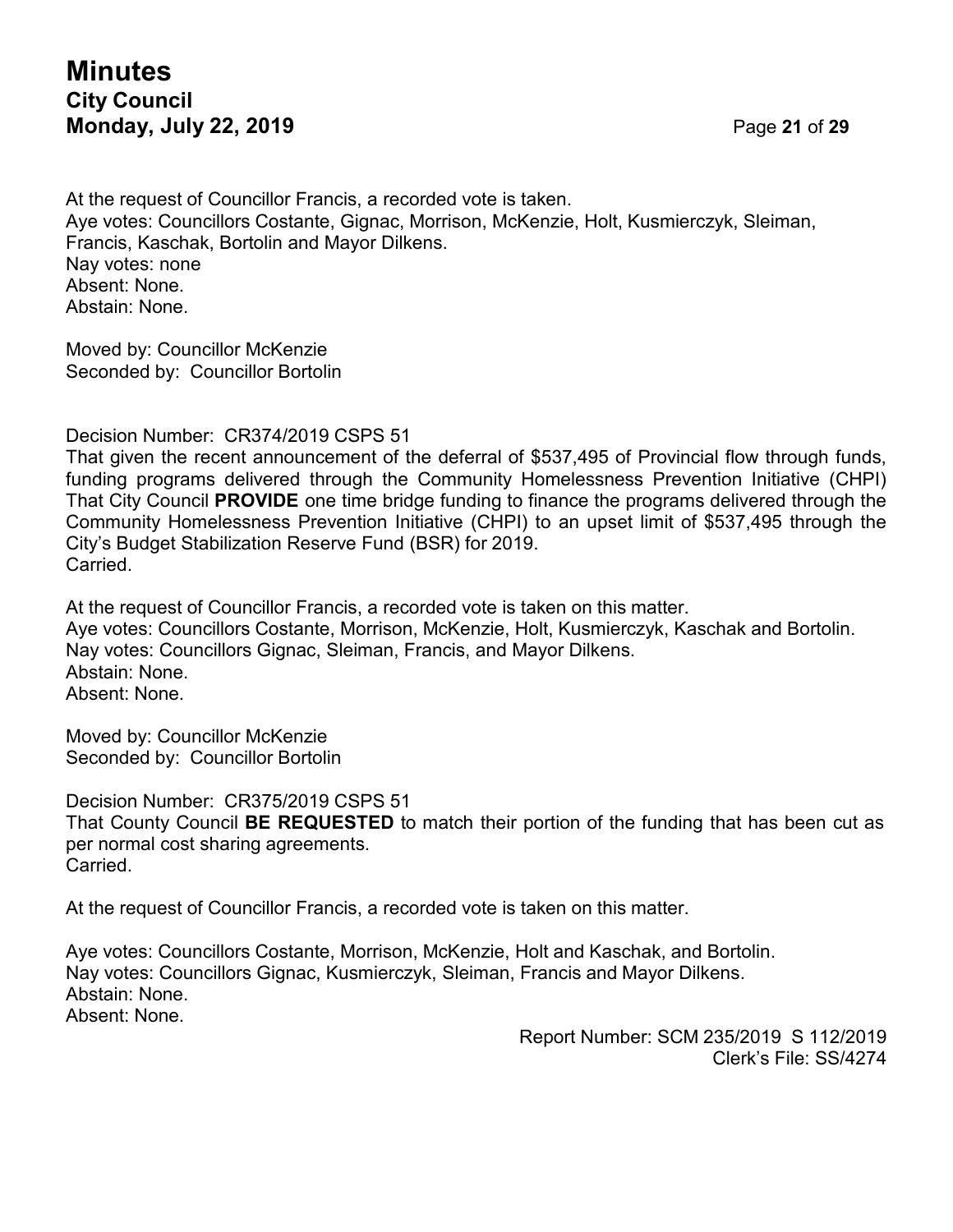## **11. REGULAR BUSINESS ITEMS (Non-Consent Items)**

## **8.3. Council Question 3-2019 regarding infill development incentives in the Downtown CIP and development workshops, Ward 3**

Moved by: Councillor Bortolin Seconded by: Councillor McKenzie

Decision Number: CR363/2019 DHSC 58

That the report of the Planner III – Special Projects, dated May 21, 2019 entitled "Council Question 3-2019 regarding infill development incentives in the Downtown CIP and development workshops, Ward 3" **BE RECEIVED** for information; and,

That the quote provided by Incremental Development Alliance to undertake Small Development Training and Technical Assistance for the City of Windsor in the amount of \$60,000 USD **BE APPROVED** as per Appendix A in the additional information memo; and,

That the funding **BE PROVIDED** from the City Centre Community Development Planning Fund (Project #7011022). Carried.

At the request of Councillor Francis, a recorded vote is taken.

Aye votes: Councillors Costante, Morrison, McKenzie, Holt, Sleiman, Kaschak, and Bortolin. Nay votes: Councillors Gignac, Kusmierczyk, Francis, and Mayor Dilkens. Absent: None. Abstain: None.

Report Number: SCM 208/2019 S 100/2019 Clerk's File: SPL/10759

### **8.6. Report No. 102 of the Windsor Essex County Environment Committee - ERCA to provide comment regarding 2013 tree planting on airport lands**

Moved by: Councillor McKenzie Seconded by: Councillor Holt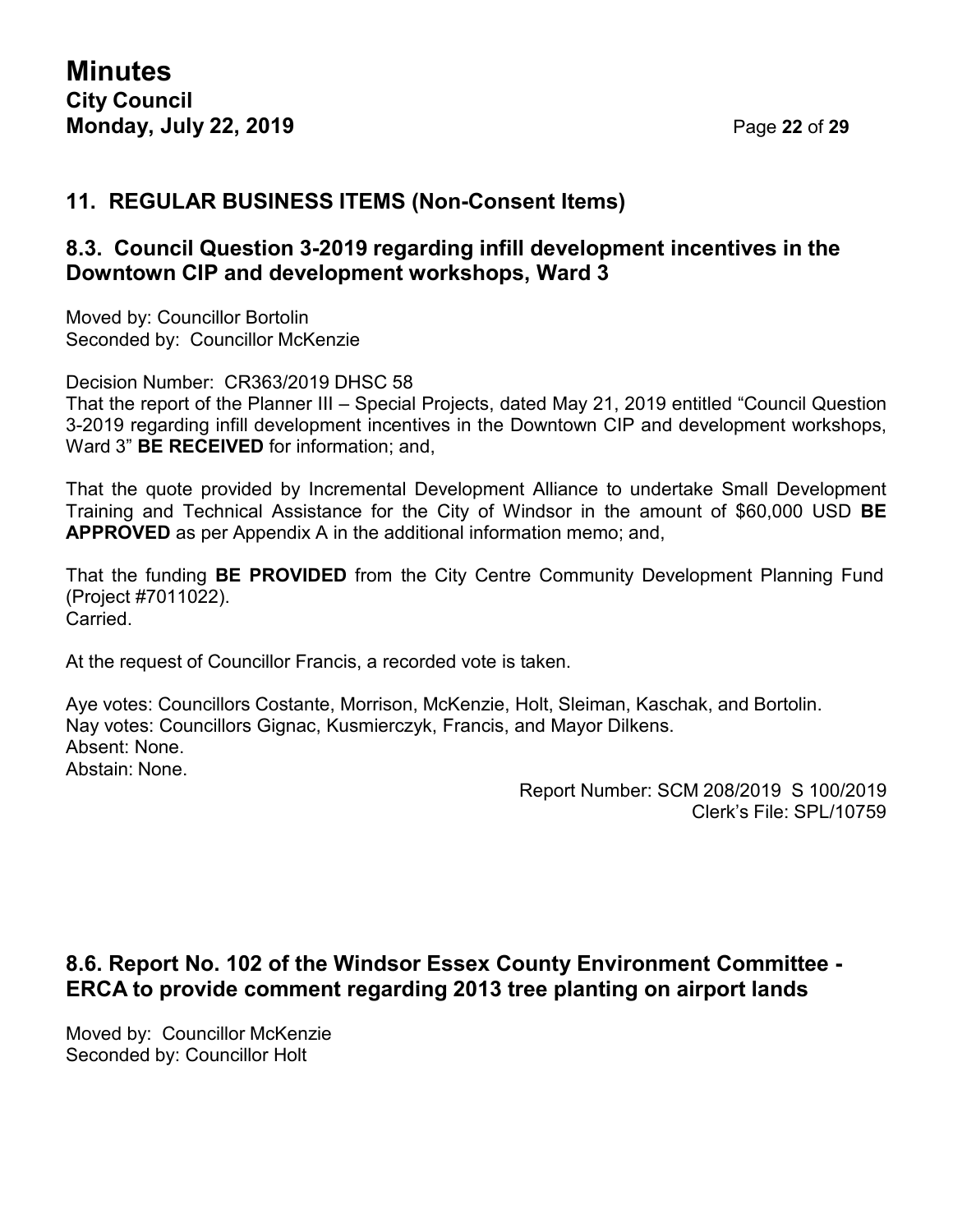# **Minutes City Council Monday, July 22, 2019** Page **23** of **29**

Decision Number: CR366/2019 ETPS 680That Report No. 102 of the Windsor Essex County Environment Committee – ERCA to provide comment regarding 2013 tree planting on airport lands indicating:

That Administration from the Essex Region Conservation Authority (ERCA) BE REQUESTED to provide a formal submission and/or for a representative to attend a future meeting of the Windsor Essex County Environment Committee to provide their position on the 2013 tree planting on the airport lands and on further actions if deemed necessary,

### **BE APPROVED.**

Carried.

Report Number: SCM 219/2019 SCM 153/2019 Clerk's File: MB2019

### **12. CONSIDERATION OF COMMITTEE REPORTS**

### **12.1. Report of the Special In-Camera meeting or other Committee as may be held prior to Council**

Moved by: Councillor Holt Seconded by: Councillor Kaschak

Decision Number: CR382/2019 That the report of the In Camera meeting held July 22, 2019 **BE ADOPTED** as presented. Carried.

Clerk's File: ACO2019

### **13. BY-LAWS (First and Second Reading)**

Moved by: Councillor Kusmierczyk Seconded by: Councillor McKenzie

That the following By-laws No. 88-2019 through 93-2019 (inclusive) be introduced and read a first and second time:

**88-2019** A BY-LAW TO PROVIDE FOR THE IMPOSITION OF SPECIAL CHARGES UPON PRESCRIBED BUSINESS PROPERTY CLASSES OF RATEABLE PROPERTY WITHIN IMPROVEMENT AREAS FOR THE YEAR 2019, authorized by CR302/2019, adopted June 17, 2019.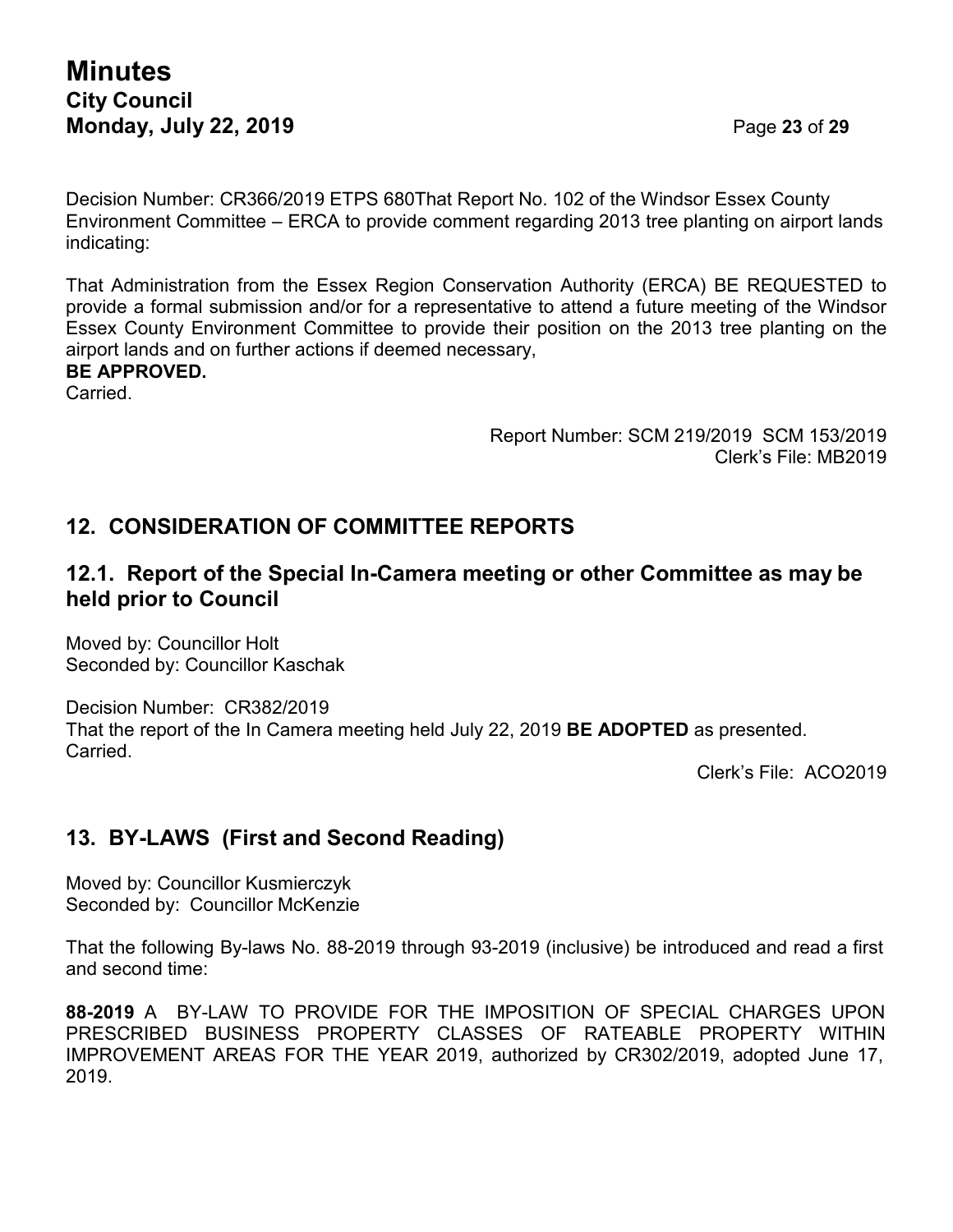**89-2019** A BY-LAW TO AUTHORIZE THE CONSTRUCTION OF STREET LIGHTING ON MATTHEW BRADY BOULEVARD FROM TRANBY AVENUE TO CUL-DE-SAC, IN THE CITY OF WINDSOR, AS A LOCAL IMPROVEMENT, authorized by CR304/2019, adopted June 17, 2019.

**90-2019** A BY-LAW TO END THE APPLICATION OF PART IX OF THE MUNICIPAL ACT, 2001 "LIMITATION ON TAXES FOR CERTAIN PROPERTY", authorized by CR302/2019, adopted June 17, 2019.

**91-2019** A BY-LAW TO FIX THE TAX RATES AND TO PROVIDE FOR THE LEVY AND COLLECTION OF PROPERTY TAXES FOR THIS YEAR, authorized by CR302/2019, adopted June 17, 2019.

**92-2019** A BY-LAW TO ESTABLISH LANDS AS A PUBLIC HIGHWAY KNOWN AS LAUZON ROAD, IN THE CITY OF WINDSOR, authorized by CR76/2011, adopted February 28, 2011.

**93-2019** A BY-LAW TO CONFIRM PROCEEDINGS OF THE COUNCIL OF THE CORPORATION OF THE CITY OF WINDSOR AT ITS MEETING HELD ON THE TWENTY SECOND DAY OF JULY, 2019.

## **14. MOVE BACK INTO FORMAL SESSION**

Moved by: Councillor Morrison Seconded by: Councillor Sleiman

That the Committee of the Whole does now rise and report to Council respecting the business items considered by the Committee:

- 1) Communication Items (as presented)
- 2) Consent Agenda (as amended)
- 3) Items Deferred (as amended) Items Referred
- 4) Consideration of the Balance of Business Items (as amended)
- 5) Committee Reports (as presented)
- 6) By-laws given first and second readings (as presented) Carried.

## **15. NOTICES OF MOTION**

None presented.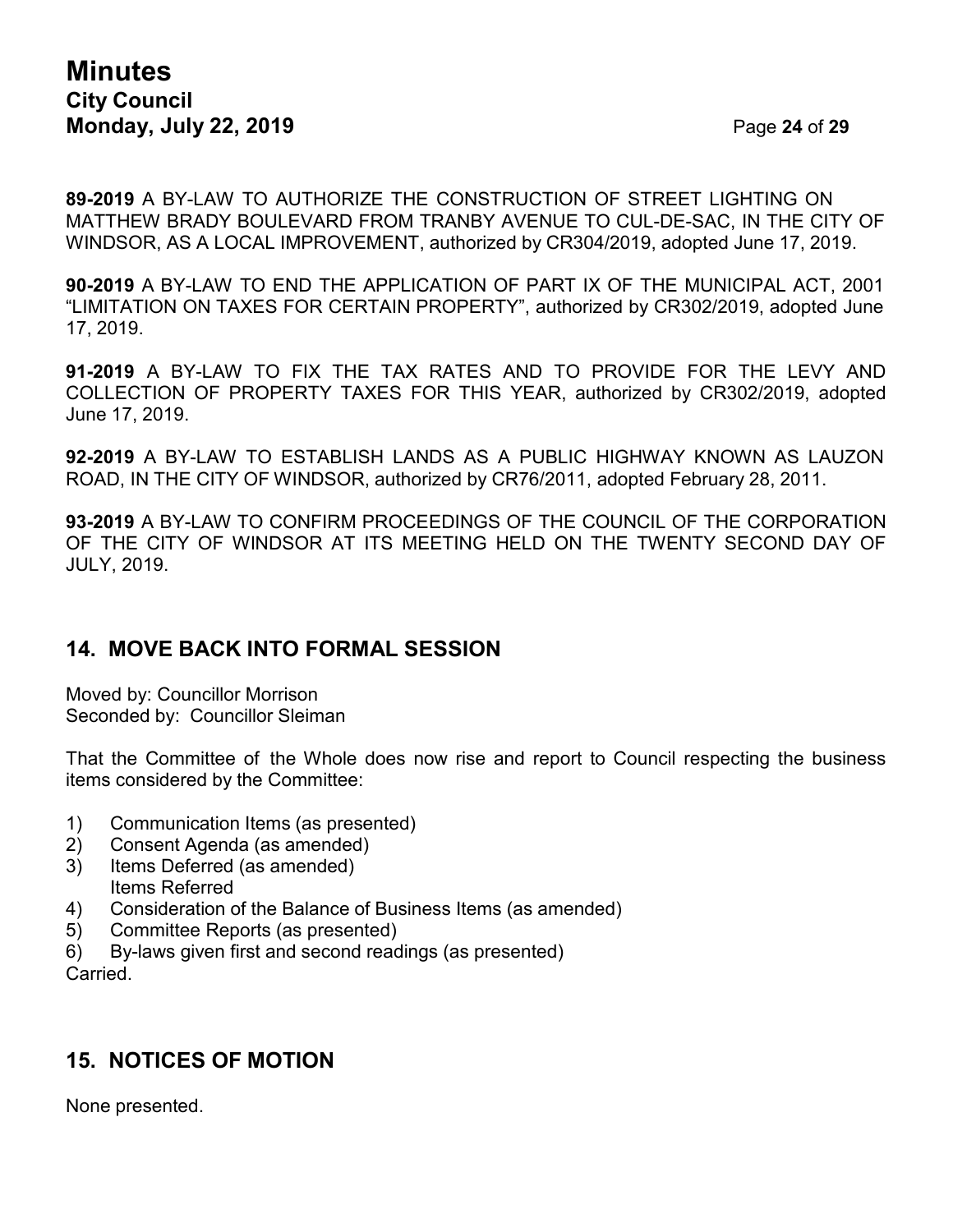## **16. THIRD AND FINAL READING OF THE BY-LAWS**

Moved by: Councillor Bortolin Seconded by: Councillor Costante

That the By-laws No. 88-2019 through 93-2019 having been read a first and second time be now read a third time and finally passed and That the Mayor and Clerk **BE AUTHORIZED** to sign and seal the same notwithstanding any contrary provision of the Council. Carried.

## **17. PETITIONS**

None presented.

## **18. QUESTION PERIOD**

### **18.1 CQ 19-2019**

Moved by: Councillor Holt Seconded by: Councillor Kaschak

Decision Number: CR383/2019

That the following Council Question by Councillor Gignac **BE APPROVED,** and that Administration **BE DIRECTED** to proceed with the necessary actions to respond to the Council Question in the form of a written report, consistent with Council's instructions, and in accordance with Section 17.1 of the Procedure By-law 98-2011:

CQ 19-2019:

#### **Assigned to City Solicitor**

Asks is it possible to pass a by law that permits the City to engage in flood abatement activities on private property at full cost recovery and if so, That Administration bring forward a draft by law for Council consideration.

**Carried** 

Clerk's File: SW2019

**18.2 CQ20-2019**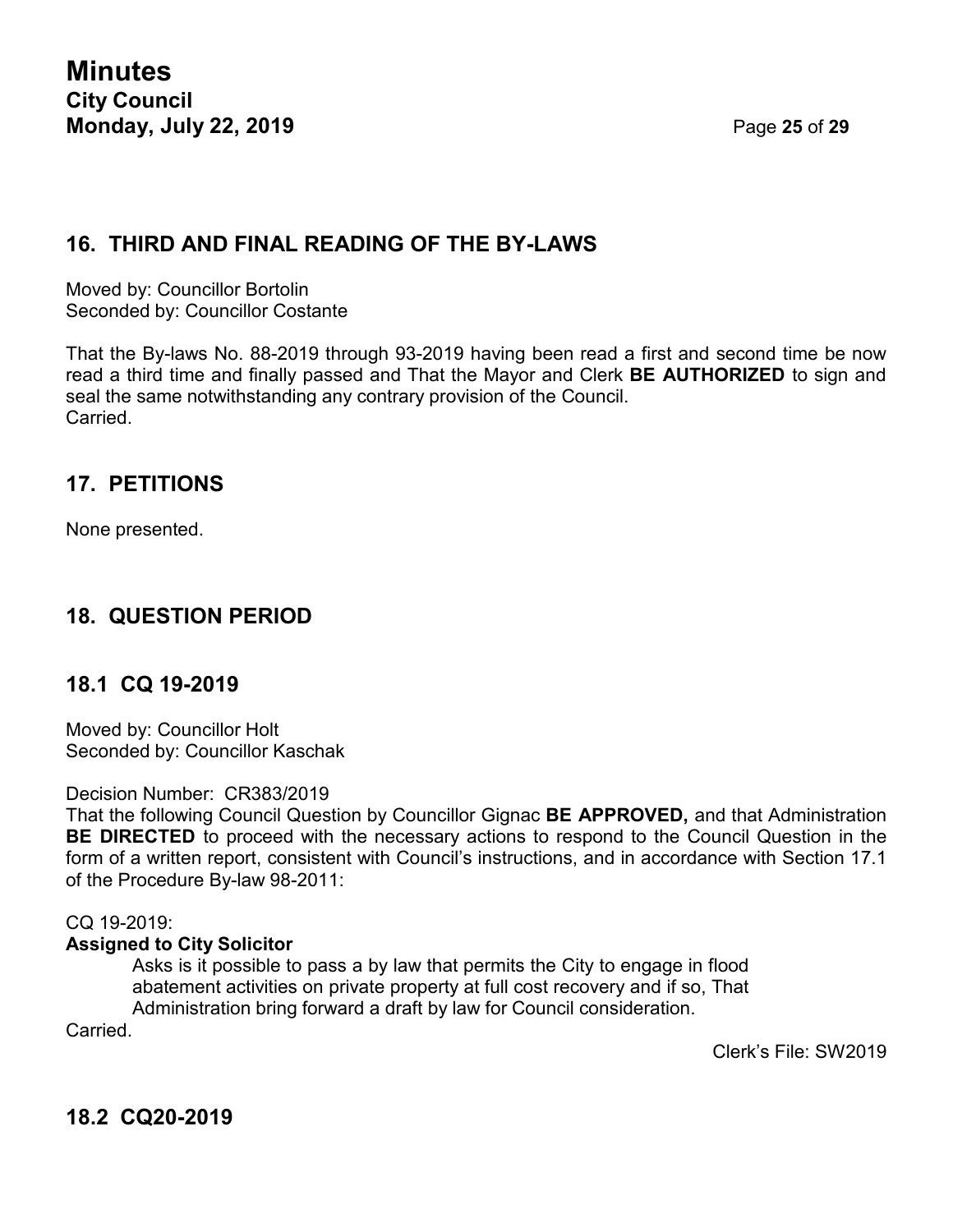Moved by: Councillor Holt Seconded by: Councillor Kaschak

Decision Number: CR384/2019

That the following Council Question by Councillor Costante **BE APPROVED,** and that Administration **BE DIRECTED** to proceed with the necessary actions to respond to the Council Question in the form of a written report, consistent with Council's instructions, and in accordance with Section 17.1 of the Procedure By-law 98-2011:

CQ 20-2019:

#### **Assigned to City Planner**

Asks That administration report back on inclusionary zoning and how it could be applied to the City of Windsor.

**Carried** 

Clerk's File: Z2019

### **21. ADJOURNMENT**

That this Council meeting stand adjourned until the next regular meeting of Council or at the call of the Mayor. Carried.

Accordingly, the meeting is adjourned at 10:31 o'clock p.m.

Mayor

**City Clerk**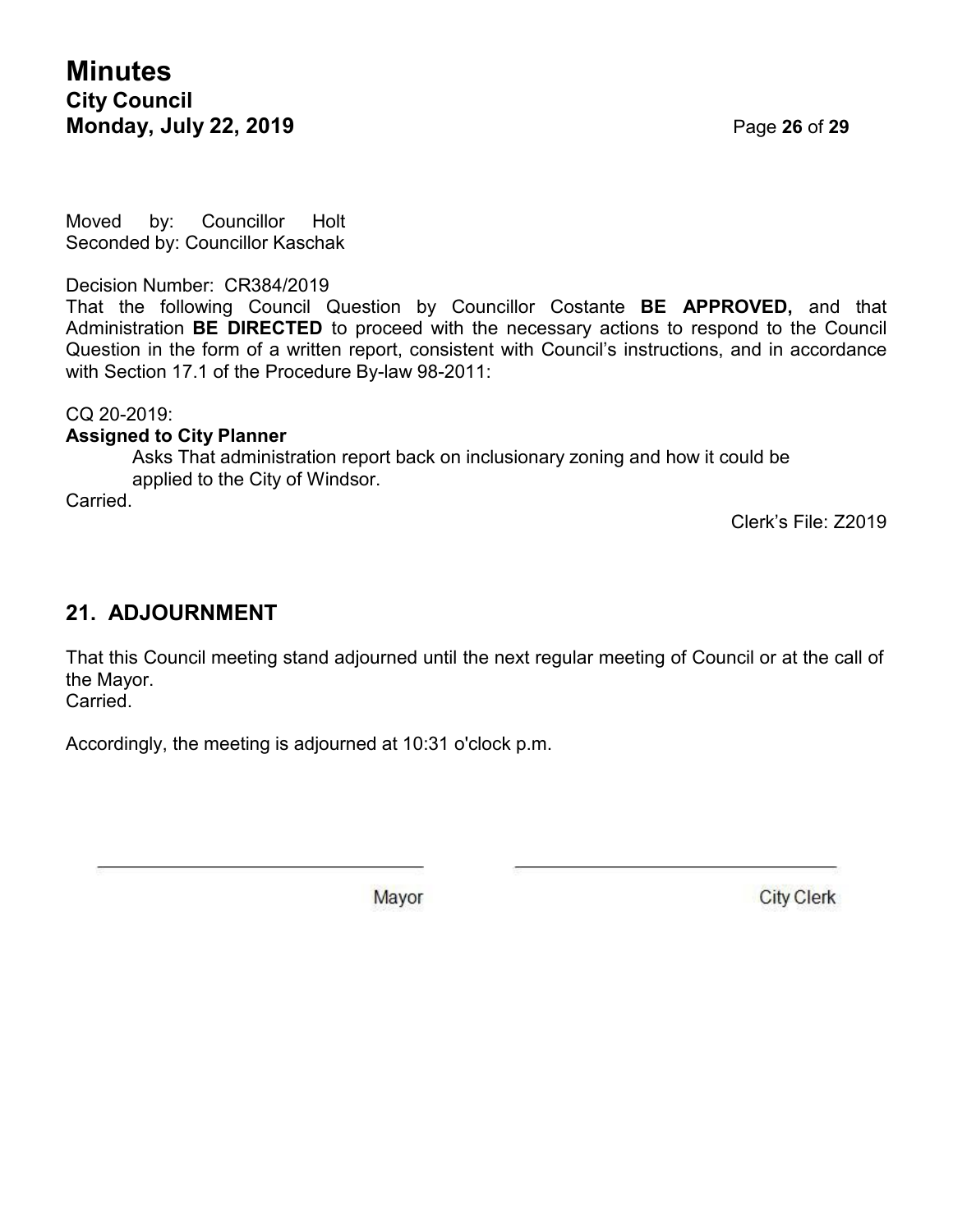**Minutes City Council Monday, July 22, 2019** Page **27** of **29**

Adopted by Council at its meeting held July 22, 2019(CR 382/2019) VC/bm

#### **SPECIAL MEETING OF COUNCIL – IN CAMERA July 22, 2019**

#### **Meeting called to order at: 5:30 p.m.**

#### **Members in Attendance:**

Mayor D. Dilkens Councillor F. Francis Councillor F. Costante Councillor C. Holt Councillor R. Bortolin Councillor G. Kaschak Councillor J. Gignac Councillor K. McKenzie Councillor J. Morrison Councillor E. Sleiman Councillor I. Kusmierczyk

#### **Also in attendance:**

O. Colucci, Chief Administrative Officer

M. Winterton, City Engineer and Corporate Leader Environmental Protection and **Transportation** 

I. Critchley, City Clerk/Licence Commissioner and Corporate Leader Public Engagement and Human Resources

J. Mancina, Chief Financial Officer/City Treasurer and Corporate Leader Finance and Technology

S. Askin-Hager, City Solicitor and Corporate Leader Economic Development and Public Safety

J. Wilson, Corporate Leader, Parks, Facilities, Recreation and Culture

C. Brown, CEO for YQG and WDTC/Corporate Leader of Transportation **Services** 

P. Brode, Senior Legal Counsel (Item 4)

**Verbal Motion is presented by Councillor Sleiman, seconded by Councillor Francis, to move in Camera for discussion of the following item(s):**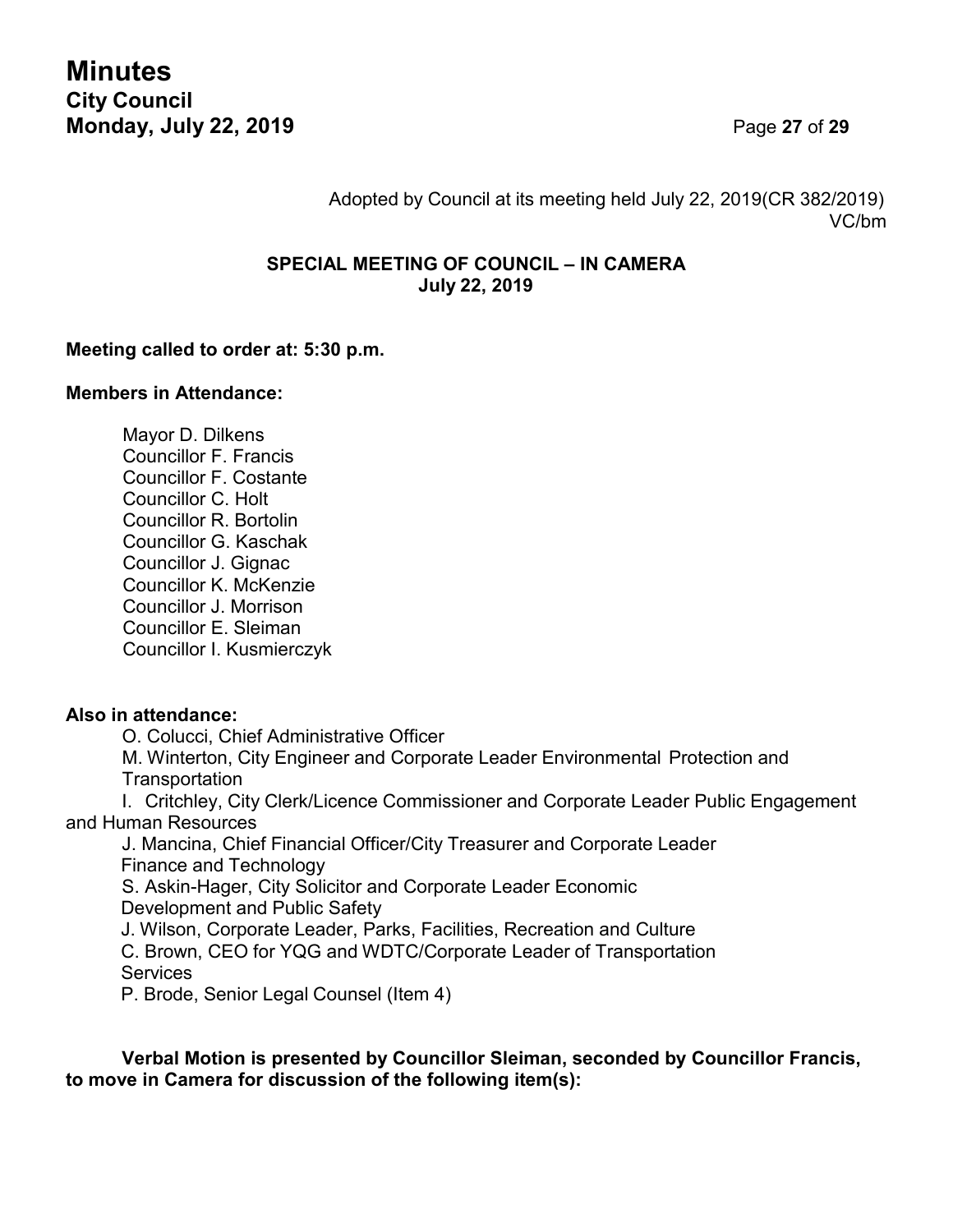| <u>Item</u><br>No. | <b>Subject</b>                       | <b>Section - Pursuant</b><br>to Municipal Act,<br>2001, as amended |
|--------------------|--------------------------------------|--------------------------------------------------------------------|
| 1.                 | Property matter – sale of land       | 239(2)(c)                                                          |
| 2.                 | Property matter – sale of land       | 239(2)(c)                                                          |
| 3.                 | Property matter – sale of land       | 239(2)(c)                                                          |
| 4.                 | Legal matter - litigation settlement | 239(2)(e)                                                          |

**Motion Carried.**

#### **Declarations of Pecuniary Interest:**

None declared.

**Discussion on the items of business. (Items 1, 2, 3 and 4)**

#### **Verbal Motion is presented by Councillor Kaschak, seconded by Councillor Bortolin, to move back into public session.**

**Motion Carried.**

**Moved by Councillor Gignac, seconded by Councillor Costante,**

**THAT the Clerk BE DIRECTED to transmit the recommendation(s) contained in the report(s) discussed at the In-Camera Council Meeting held July 22, 2019 directly to Council for consideration at the next Regular Meeting.**

1. That the recommendation contained in the in-camera report from the Coordinator of Real Estate Services, Manager of Real Estate Services, City Solicitor and Corporate Leader Economic Development and Public Safety and Chief Financial Officer/City Treasurer and Corporate Leader Finance and Technology respecting a property matter – sale of land **BE APPROVED**.